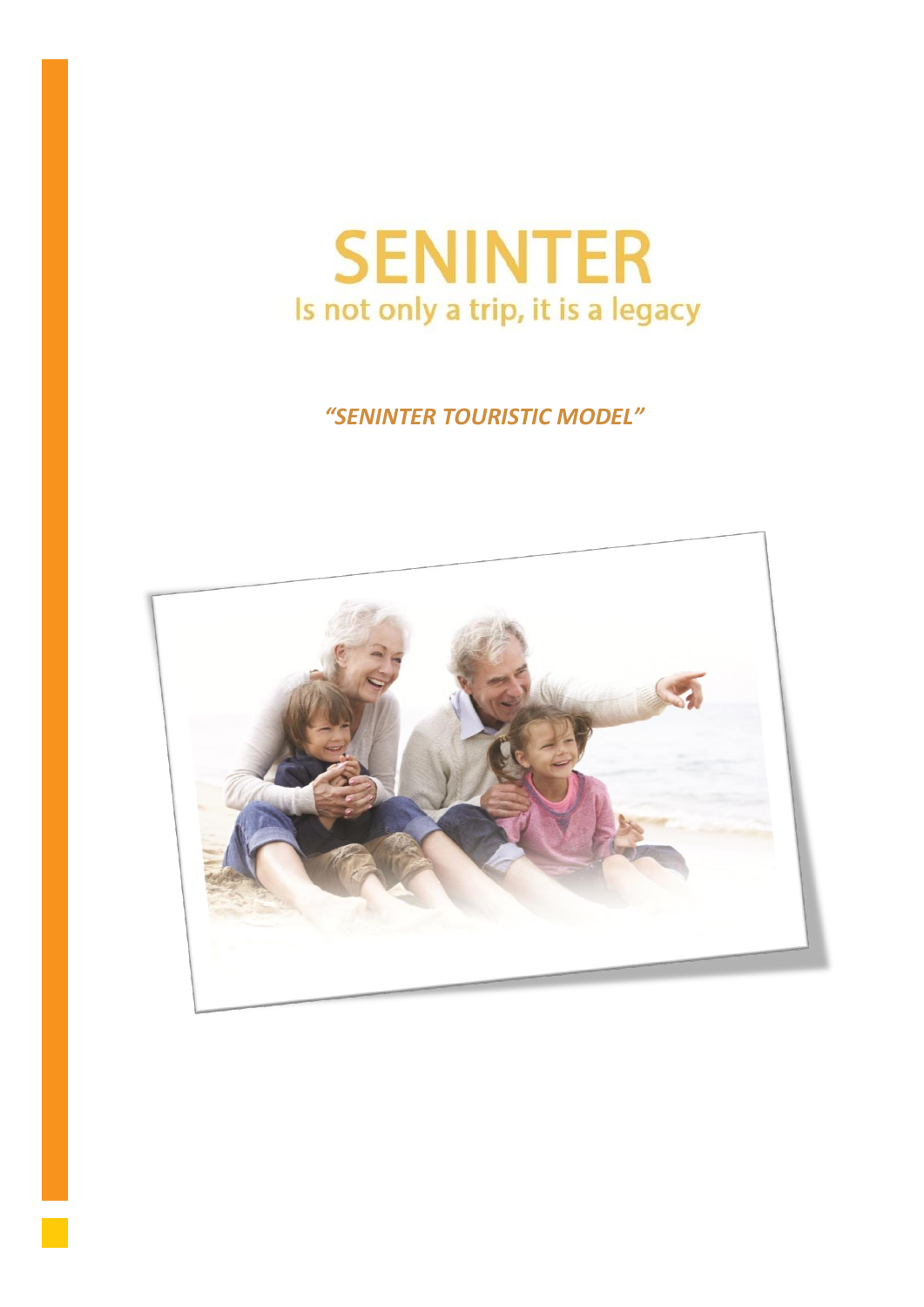



## **SENINTER TOUR**

SENINTER TOUR aims to promote a slow and sustainable tourism product targeted and adapted to the **seniors travelling with their grandchildren** during **the low and medium season in Europe.**

The children are preferably **less than 6 years old**, which means that they are quite free to travel. The **seniors** are preferably retired in order to travel out of the high tourism season which means that they are **from 55 years old** and more.

In that sense, the tourism product will be based on the **discovery of the local heritage** (tangible and intangible), **culture** and on meetings with the **local community**, especially with other seniors and their **grandchildren** of the destination.

#### **Tourist product characteristics**













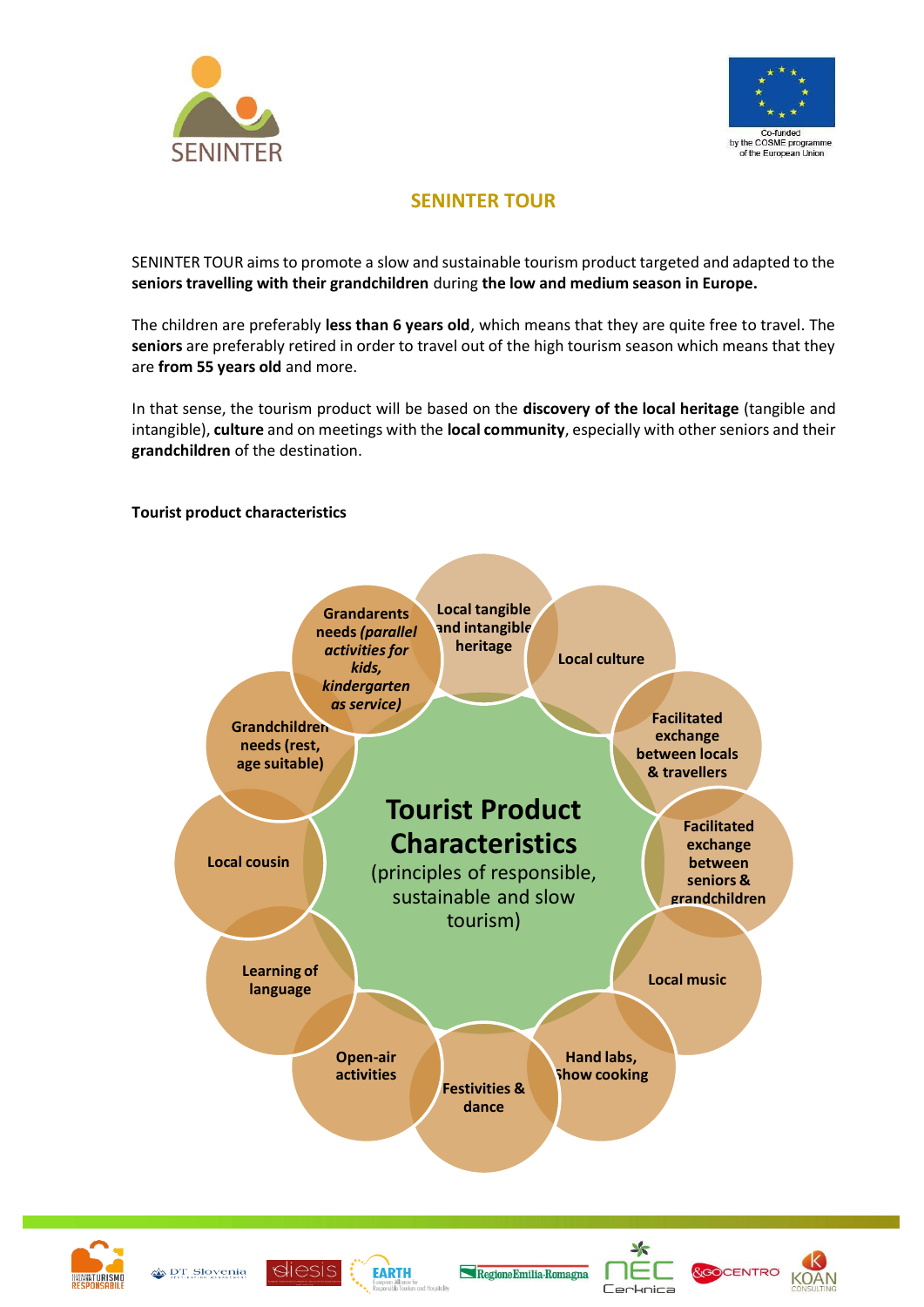



Specific **moments of festivities** between the welcoming and the travellers are included in order to **exchange and enjoy intangible heritage and local culture**. Indeed, this tourism product aims to promote the **exchange between the seniors and their grandchildren** but also **between the seniors** and children as "**travellers**" and as "**locals**".

Activities such as initiation to the **local music, cooking class, dance or telling stories** are favoured in order to promote and enhance the **local culture** and to facilitate the contact among the participants without requiring too many knowledge of the languages.

Beside all these moments, the tourism product will also include touristic activities such as **cultural visits**, pedagogical visits for the children, **open-air activities**. For the children, the travel could include **language courses**, games with other children.

Facilitators and translators will assist the travellers in order to facilitate the **contact between the cultures and languages.** 

The participants will stay in the same place, in the same city in order to discover the particularities and the traditions according to the **principles of responsible, sustainable and slow tourism.** 

The construction of the tourism product is realised by **local tour operator**, involving **seniors** (via association or any other way) but also **local providers** engaged in **sustainable and accessible tourism**.

In addition, senior travellers will receive specific information in order to prepare them to the traveller before it. The purpose is to make them **aware of the culture, the language, the tradition of the destination** in order to facilitate **mutual understanding** with the welcoming seniors with their grandchildren.

> "Responsible tourism is tourism that is carried out according to principles of social and economic justice and with full respect toward the environment and cultures. Responsible tourism recognizes the centrality of the local host community and its right to be protagonist in devoting sustainable and responsible tourism in its native land. Everyone of us might be a "good traveller" caring for the world and people around, just following some easy behavioural rules."









Regione Emilia-Romagna



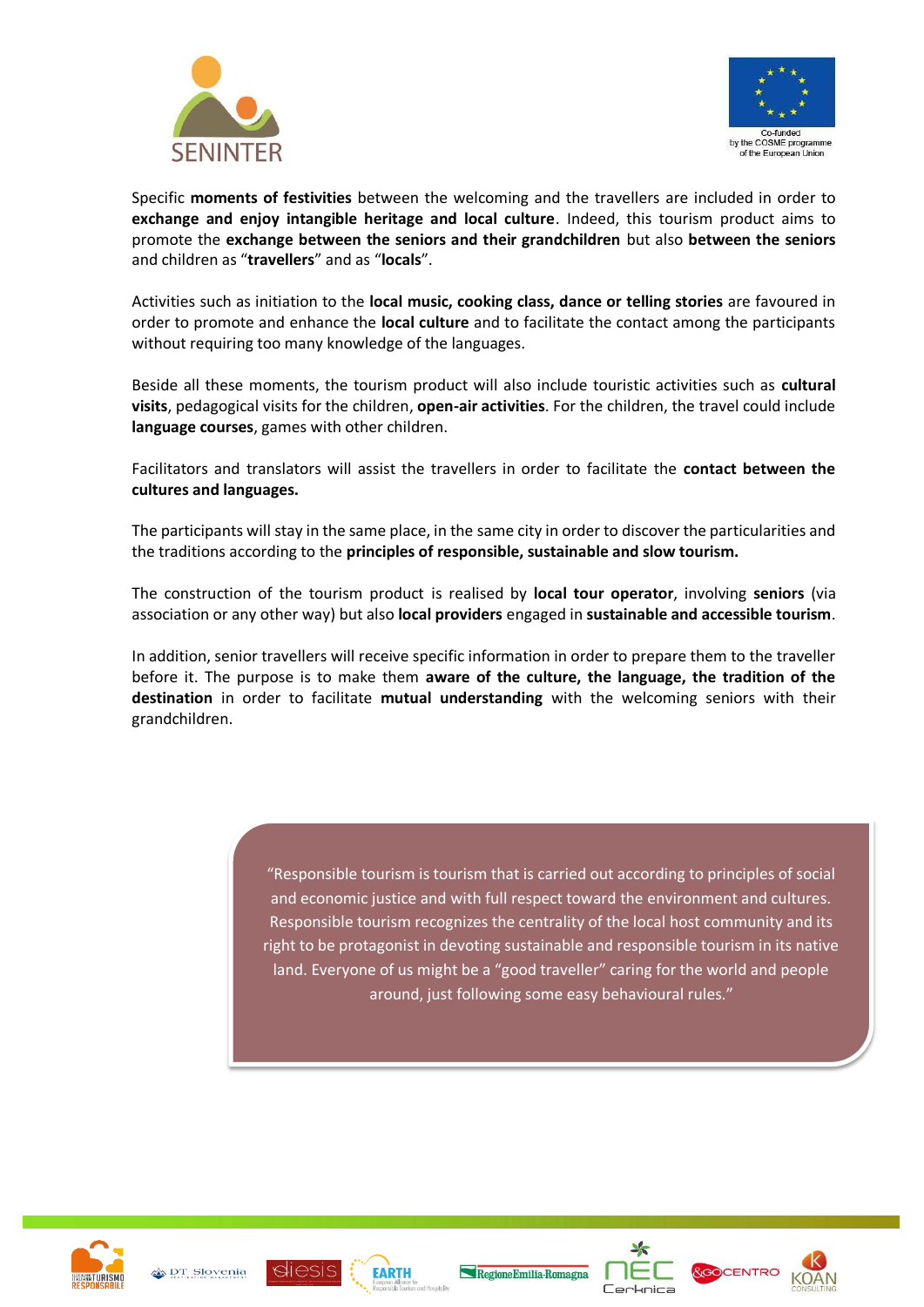



## **The SENINTER 4 PILLARS**

**SENINTER TOUR** is based on 4 important factors and values such as **discovery the local heritage and tradition, mutual understanding, involvement of local community.**









RGOCENTRO

KOAN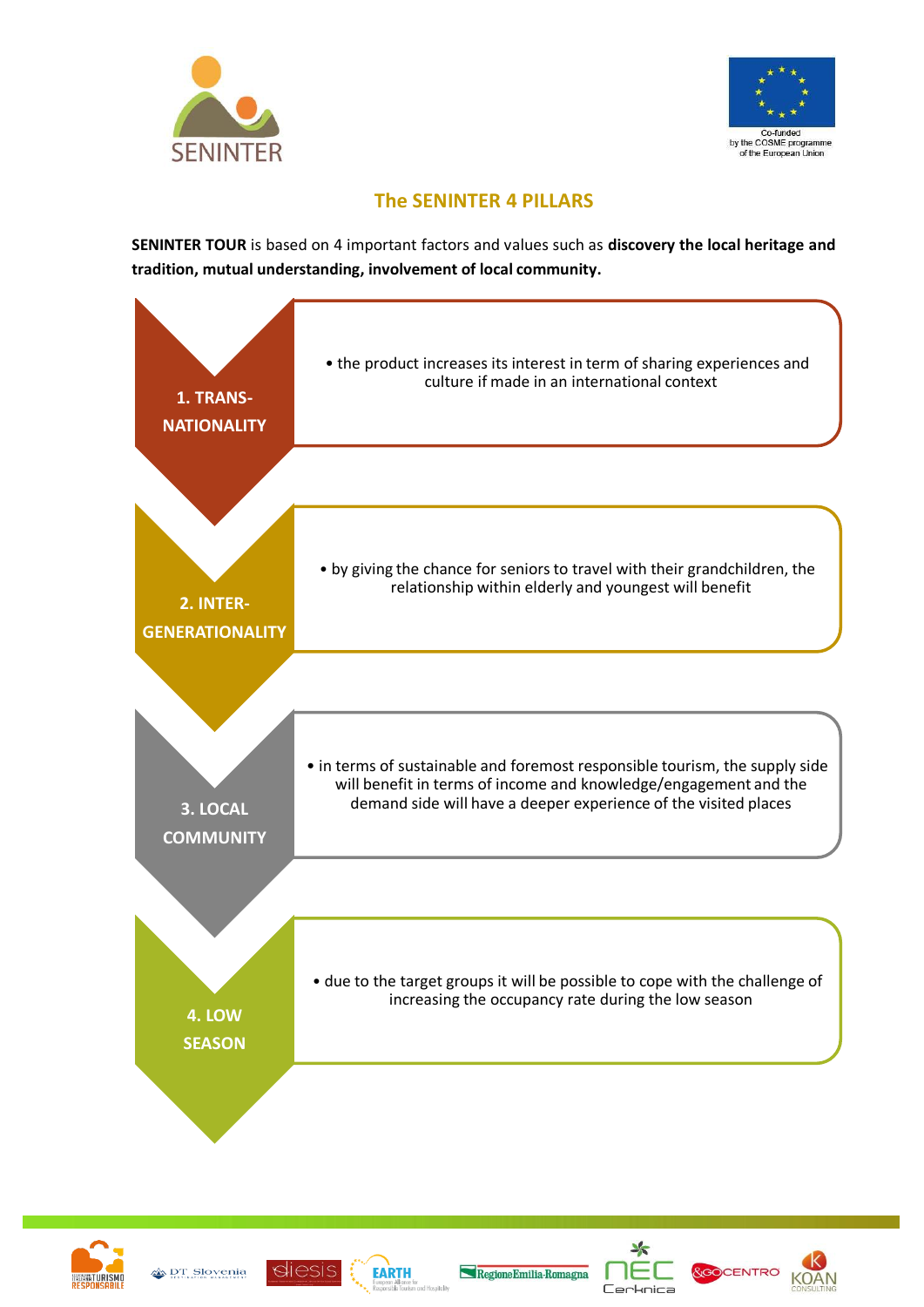



## **1) Description of the SENINTER model**

This document targets tourist operators specialized in products for seniors or children, as well as those committed to responsible tourism. Moreover, some suggestions are given also to seniors' organization willing to participate in this innovative tourism product. This handbook presents a model for tour operators that are willing to address new target groups, by promoting niche products on their market. The SENINTER model, created as pilot activity in the framework of a European project, is aimed to foster a responsible and sustainable tourism. Retired grandparents and their 3 to 5 years old grandchildren are the main targets of this package tour. Even though in the package construction both interests shall be considered, activities and experiences for grandchildren play definitely a central role in the tour program.

The project is composed of different elements that are already singularly sold on the market, but it also adds some special activities that characterize it as an innovative product. The model is based on four pillars that shall be considered in order to differentiate the product by creating a competitive package within the tourism offer. Each tour operator creates its unique package by giving different priorities to the pillars listed and described below and by choosing among different aggregation of activities, both for seniors and for children.



#### **Figure 1: The four pillars of the SENINTER model**













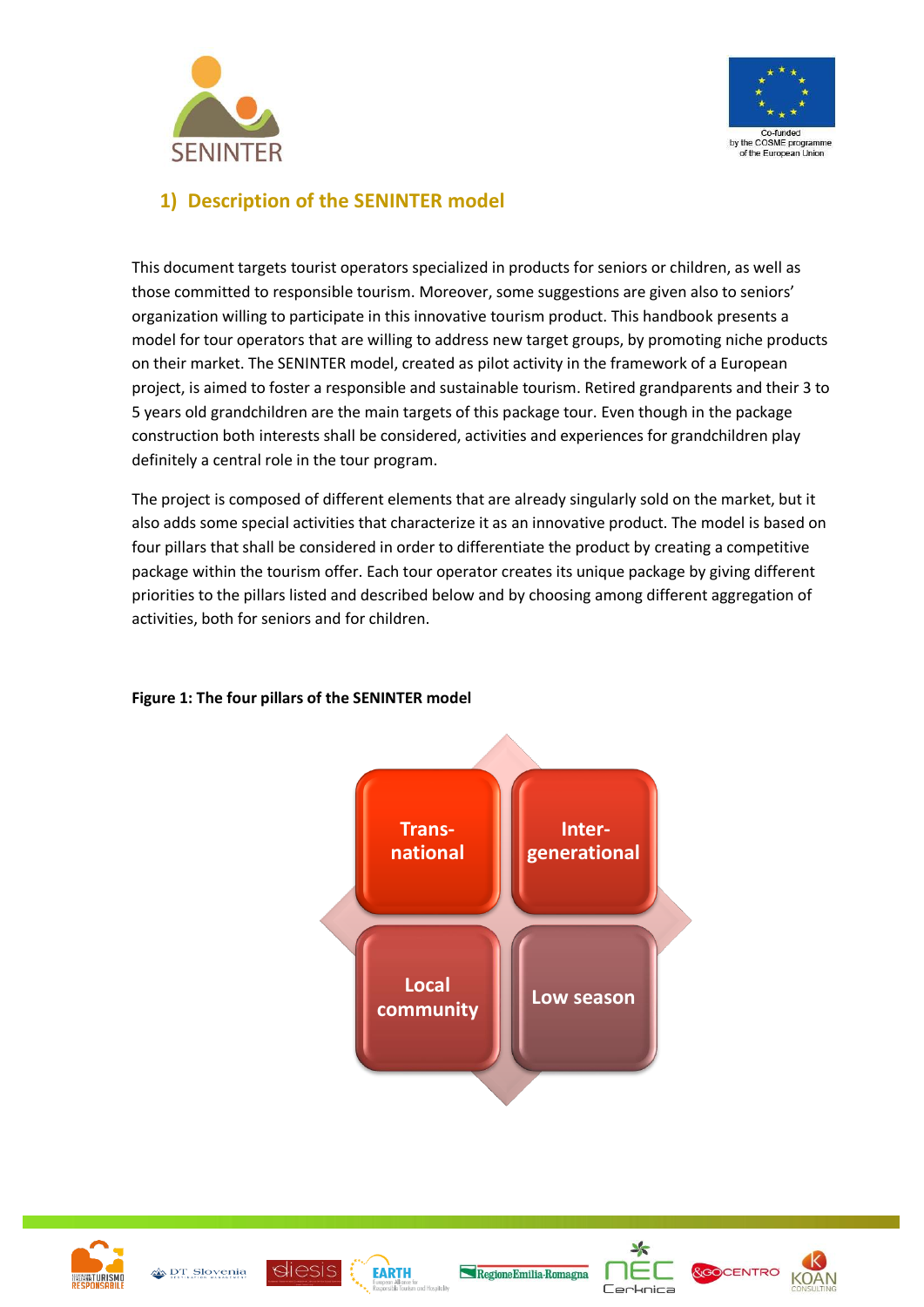



The four pillars that compose the SENINTER model are the following:

- Transnationality: the product increases its interest in term of sharing experiences and culture if made in an international context;
- Intergenerational: by giving the chance for seniors to travel with their grandchildren, the relationship within elderly and youngest will benefit;
- Local community: in terms of sustainable and foremost responsible tourism, the supply side will benefit in terms of income and knowledge/engagement and the demand side will have a deeper experience of the visited places;
- Low season: due to the target groups it will be possible to cope with the challenge of increasing the occupancy rate during the low season.

The next section will describe the values behind each pillar and gives an insight on their opportunities and threats, to be considered while creating a new product based on the SENINTER model.

## **1 st PILLAR: Transnationality**

The SENINTER model is based on important values promoted by responsible tour operators. In fact, it is based on three important elements that have been stated by the Cape Town Declaration (2002), which are:

- To create a positive contribution to the conservation of cultural heritage and to the maintenance of the world's diversity;
- To provide enjoyable experiences for tourists through more meaningful connections with local people, and a greater understanding of local culture;
- To engender respect between tourists and hosts, and builds local pride and confidence for both host and guests.

According to the purchase capacity of the target group, the package based on the SENINTER model should involve seniors and children which are preferably resident in Europe. This will increase the mobility within this area, by gathering together groups of different nationalities and historical backgrounds.

In the long term, the growth of the number of seniors will have a big influence on tourism. In 2080 the EUROSTAT foresees that the over 65 years old target group (EU28) will be the 28 per cent of the total population in Europe. Statistical data describe that in 2014, 18 per cent of the tourist population were seniors over 65 years old. Among them, 7 per cent decided to travel abroad (Source: EUROSTAT). This means that traveling to another country may potentially increase by developing different and innovative tourism products.

Generally speaking, seniors traveling abroad, i.e. potential target group of the package based on the SENINTER model, have the following characteristics:











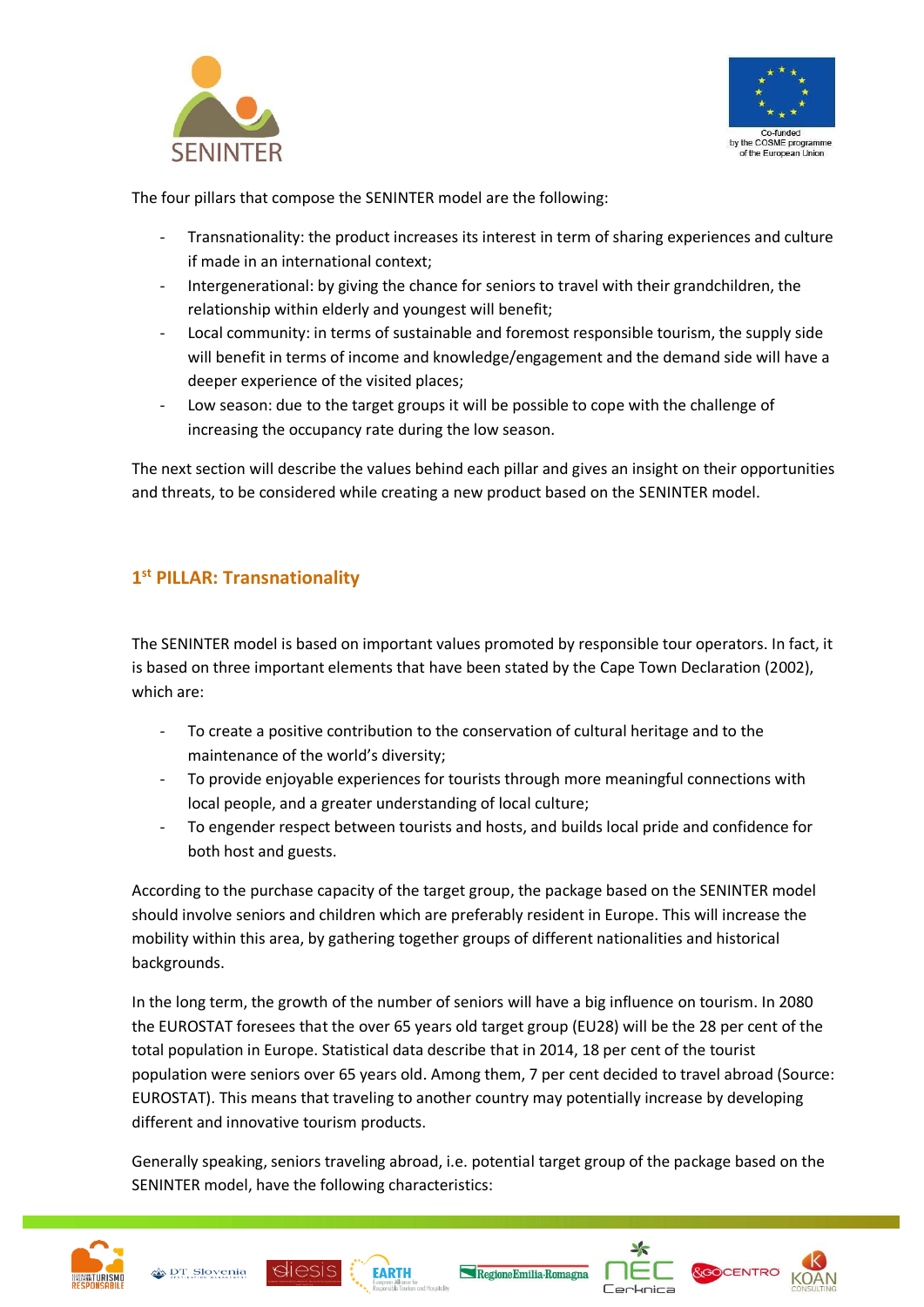



- A medium income level, even though entity varies depending on the EU member state;
- «Young seniors» (in age 55-64) are the most attractive for the tourism and hospitality industry;
- Seniors travel more to foreign tourist destinations rather than in their own country (25 per cent of "over 55" Europeans traveled outside Europe in 2012). Traveling with children implies different condition and therefore this percentage may decrease.
- The active and youthful seniors are interested in culture and they like to discover new things. They take responsibility and are seeking for knowledge.

Summing up pros and contras (advantage and disadvantage) of the TRANSNATIONALITY:

| Favors intercultural exchange among seniors and among children<br>The Knowledge of foreign cultures and life styles is a way to understand and/or<br>overcome the differences<br>Multiplier effect: the same destination can be furthermore be chosen for a next<br>family trip |
|---------------------------------------------------------------------------------------------------------------------------------------------------------------------------------------------------------------------------------------------------------------------------------|
| Higher transport costs<br>Language barrier, foremost for seniors<br>Grandparents and parents may feel insecure about being abroad with young<br>children                                                                                                                        |

## **2 nd PILLAR: Intergenerational values**

According to the European project "**European Senior Citizens' Actions to Promote Exchange in tourism**" and to the **Italian Young Tourism Observatory** statistics (2015), most senior traveler use to travel with their partner (40%) and only 5 per cent is traveling with grandchildren younger than 5 years old. This means that the SENINTER model could act as new format/new product for the senior's target by means of inviting their grandchildren and make the experience jointly. As far as other targets are considered, i.e. children in age 6-10, the share of grandchildren traveling with grandparents increases up to 12 per cent (Source: Italian Young Tourism Observatory, 2015).

Moreover, giving the opportunity to grandparents and grandchildren to travel and spend time together affects positively the relationship within the two generation and is very much appreciated by grandparents. To take care of children under a certain age might indeed be tiring for one person. The model should consider involving both grandparents whenever possible.











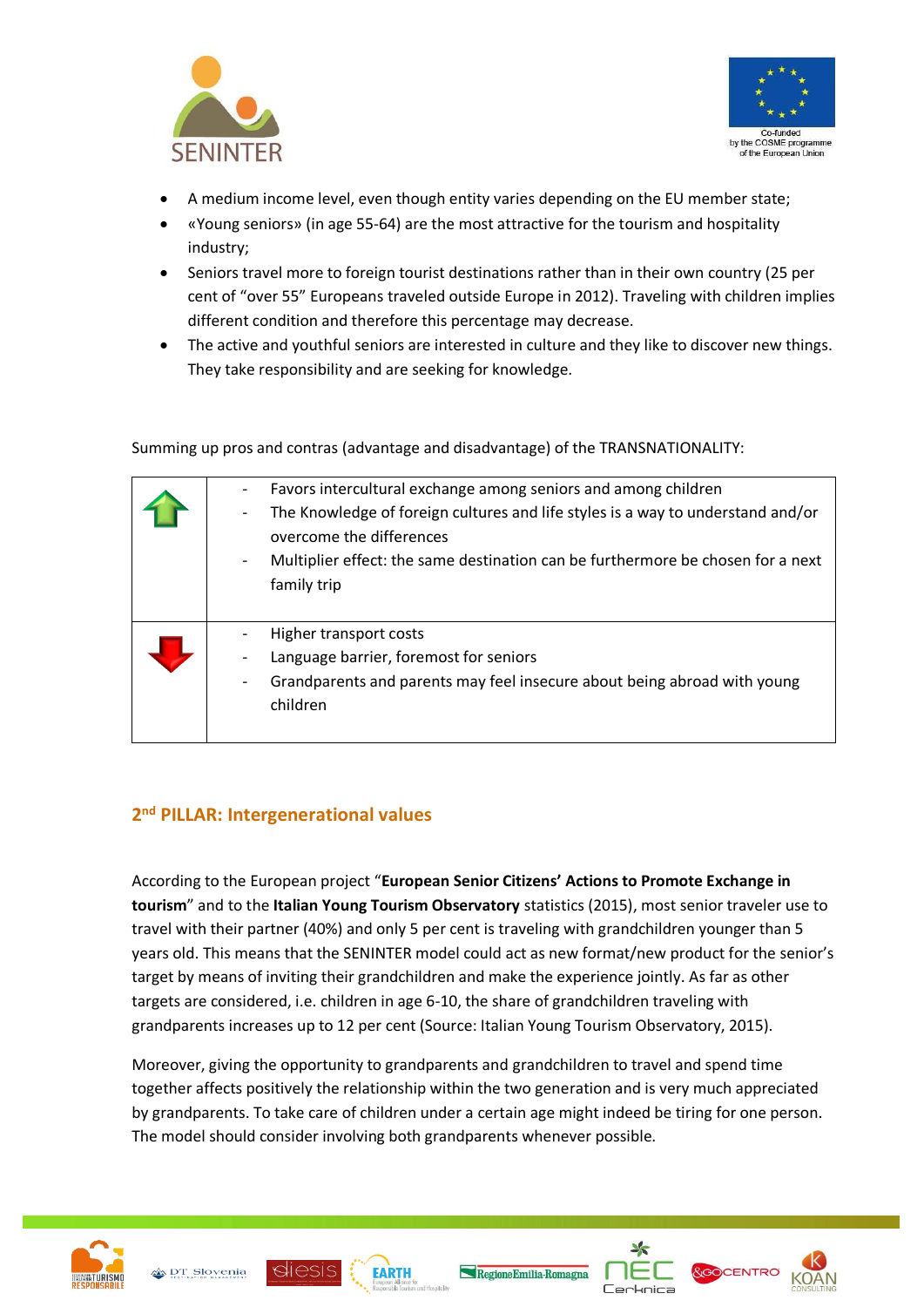



The added value of the model, according to the opinions of grandparents involved in the pilot activity, is the possibility to share precious moments with their grandchildren: adults in their age perceive the value of time differently, therefore they appreciate more the time spent with their grandchildren. For children, indeed, having the opportunity to spend time with their grandparents sharing knowledge in a familiar dimension is an enormous and precious moment in their development.

Together with private conversation and narrations, sharing knowledge about personal traditions and history in a broader context (for example, storytelling moments) will firstly strengthen the relationship and secondly foster learning opportunities and knowledge transfer within the two generations. Moreover, these experiences will be done slowly and with the joy of being together.

Summing up pros and contras of the INTERGENERATIONAL element:

|  | Great pleasure for grandparents to spend time with their grandchildren                  |
|--|-----------------------------------------------------------------------------------------|
|  | Enrichment for both target groups in terms of knowledge transfer                        |
|  | Strengthening the relationship and the family ties along with learning<br>opportunities |
|  | Enhancing self-esteem of seniors by sharing experiences with younger                    |
|  | generations                                                                             |
|  |                                                                                         |
|  | Caring for children is demanding for older grandparents                                 |
|  | Children in age 3-5 years are not often used to travel without parents                  |
|  | Different needs and interests of the two target groups                                  |
|  |                                                                                         |

## **3rd PILLAR: Local community**

The pillar focuses on the role of the local community according to the principles of responsible tourism. Its acts as a service provider in two different ways: tourist service providers and welcoming local community.

#### Tourist service providers

The tourism product should be fulfilled by a local tour operator, that has a deeper knowledge of the tradition most particular and important attraction elements of their territory. Moreover, local tourist operators are able to inform and persuade other local stakeholders to be part of the experience. A









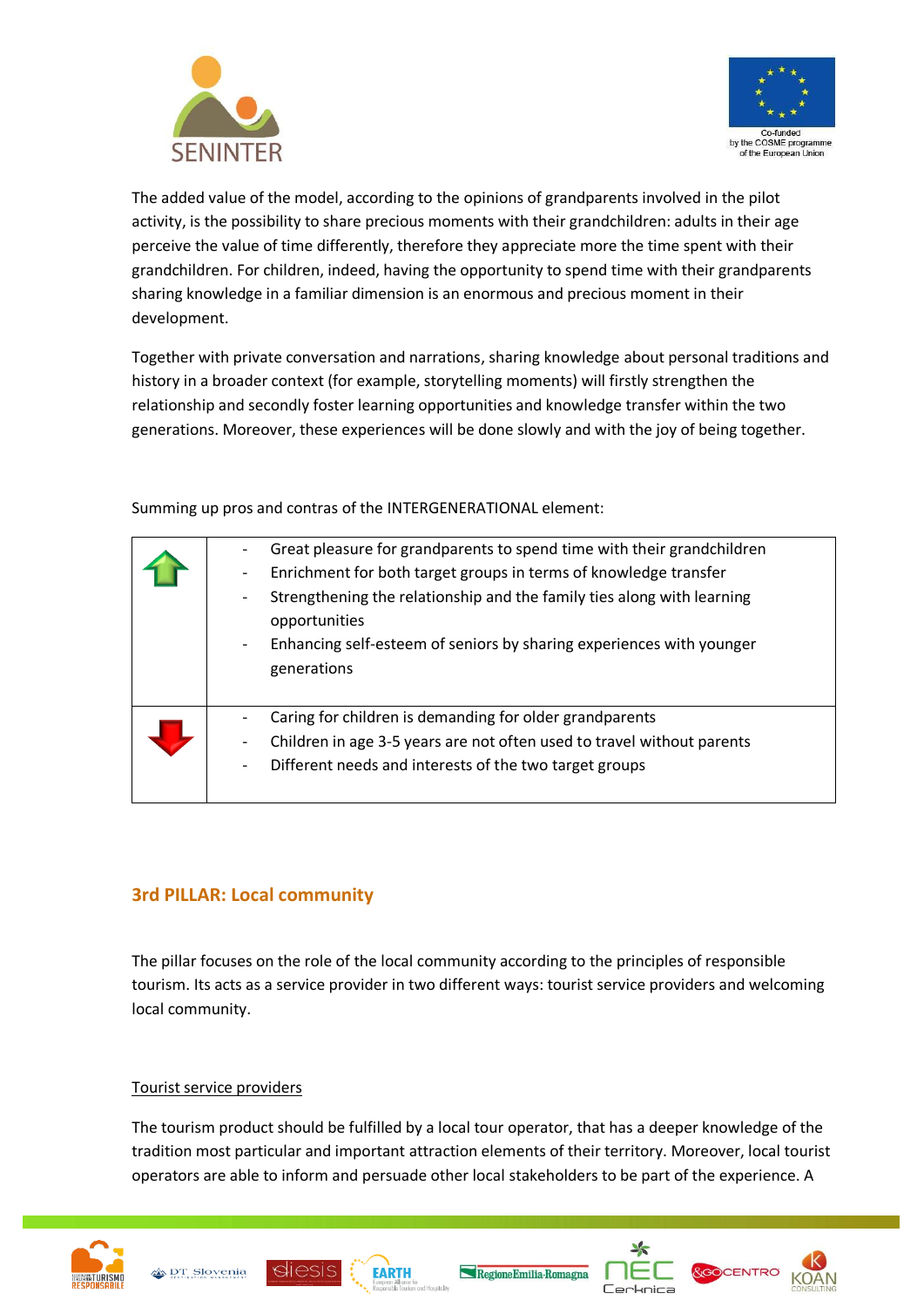



tour operator or travel agent will enhance the positive aspects and the benefits that other local providers could get by participating in this innovative product.

From a merely economic point of view, the involvement of local providers together with a program that privileges a responsible and sustainable behavior favors the territory in terms of economic direct and indirect fallouts. The SENINTER model represents a concrete opportunity also for minor destinations, those that fit for sustainable tourism and whose supply chain consists of tourist services combined with experiential and interactive offers linked to the local community. In this context, tourism is perceived by the residents primarily not as an opportunity, but as a disturbing element. A model that involves the community, in this case the older and probably more reluctant part of it, is a tool that can discard this perception. This innovative product may affect positively the development of the local tourism industry.

#### Welcoming local community

The program involves seniors and children of the host community by giving them the chance to interact with guests from abroad, sharing activities that may help to exchange experiences and knowledge on specific topics. The experiences should give the opportunity to the guests to learn more about the destination they are traveling in and, on the other hand, shall give the local community the opportunity to get a deeper knowledge of their own culture, but also learn from each other. Seniors and children participating in the activities benefit from the interaction as far as they reach a mutual understanding.

The welcoming local community increases the awareness of its own cultural values and unicity through the interaction with other people. Sharing personal knowledge on culture and tradition is a major benefit for the local community as it increases the affinity with the territory they live in.

| Raise awareness in the host community about the values of own tangible and<br>intangible heritage<br>Local providers will benefit of the tourism income and indirect fallouts<br>Helps accepting tourism as leverage for the local development |
|------------------------------------------------------------------------------------------------------------------------------------------------------------------------------------------------------------------------------------------------|
| Language barriers, in particular among seniors, limits the interaction<br>Need for an awareness raising project to involve local authorities and seniors'<br>organizations                                                                     |

Summing up pros and contras of the involvement of the LOCAL COMMUNITY:









RGOCENTRO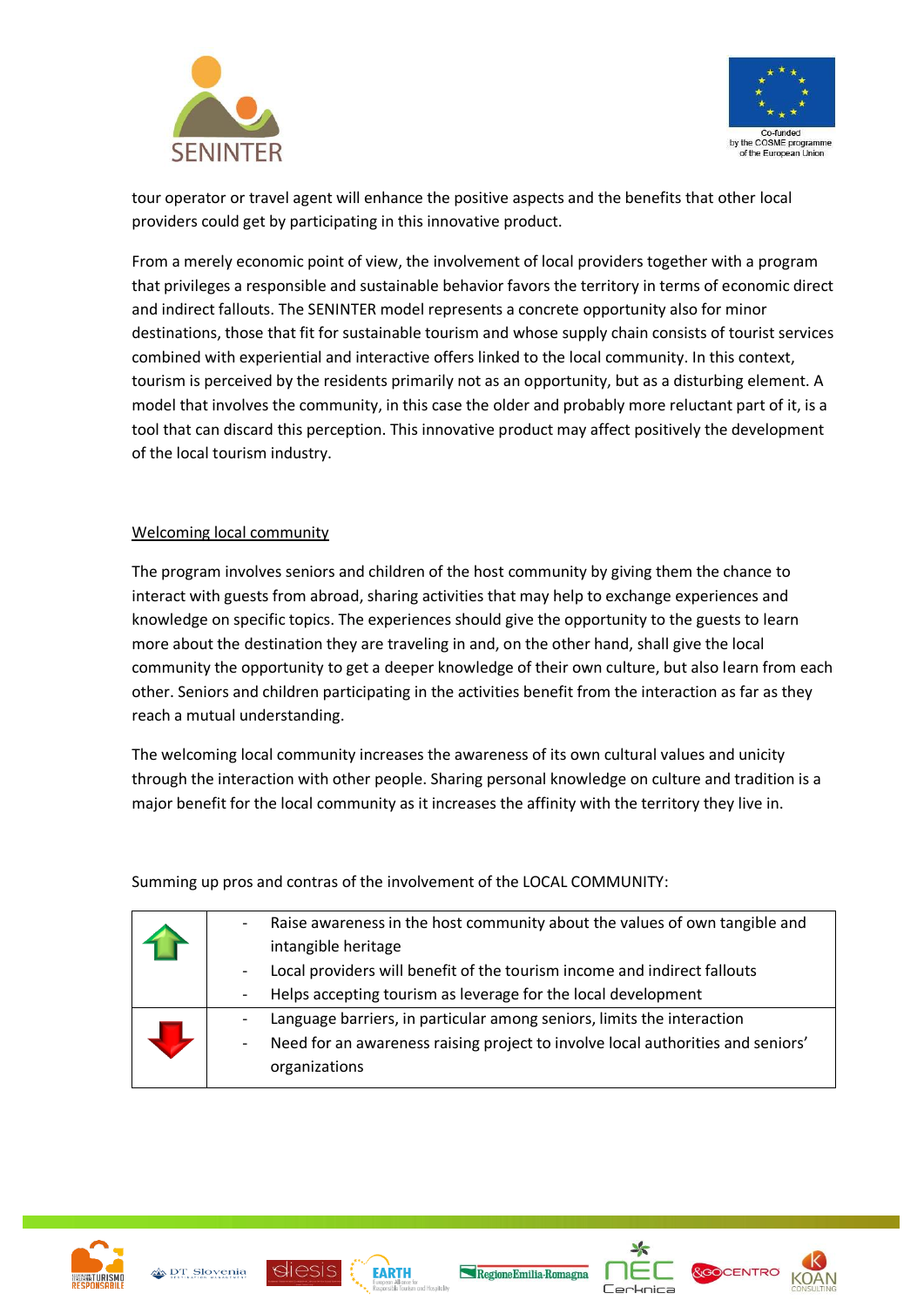



#### **4 th PILLAR: Low Season**

According to the European Commission, promoting tourism during the low season can stimulate economic growth and job opportunities, contributing to the competitiveness of the industry. A long term strategy should be applied to the tourist destination in order to extend the season beyond the traditional peak periods (summer holidays and winter festivities). Already in 1991, the CEE Commission stated that "the most serious problem of the tourism sector in Europe is its strong concentration in the high season. This causes the congestion of transport capacity and reception services as well as the degradation of the natural and human environment in the high season and a low use of financial and human resources in the low season".

Mostly in Southern Europe tourism destination try to expand the season in order to increase the occupancy rate in the accommodation facilities during the low season; this is one of the main tourism development goals. Local enterprises could benefit from this possibility by splitting fixed costs on a longer period. Even the job market would be more stable. Nevertheless, the carrying capacity of tourism destination will strongly benefit from this product.

In order to cope with the challenge of the seasonality, the target groups, seniors and children, hosts and guests, should be:

- Retired grandparents and/or with possibility to travel during the low season
- Children free from a regular and mandatory school schedule and attendance

It is important to underline that such constraints apply to the guests as well as to the host community. Even though, to reach a broader target activities taking place in the afternoon shall be planned, in order to involve local children that attend a part-time morning daycare (i.e. kindergarten or similar). Moreover, as school calendar differs considerably within the European Union, while organizing a tour based on the SENINTER model, the period could reflect the school calendar of guest children.

The involvement of a specific target group in order to bring guests in a tourism destination during the low season is an important marketing issue and allows tourist service providers to differentiate their product's panel and reach a broader market share. While investigating the rentability of this model, the fact that seniors travelling with small children are still a niche market should be taken into consideration.

Summing up pros and contras of the development of a LOW SEASON package:



- Experience tourism destinations during non-crowded periods
- Enhance the profitability of the tourism SMEs involved in the package
- Decrease the congestion of transport and services
- Not weigh on the carrying capacity of the tourism destination











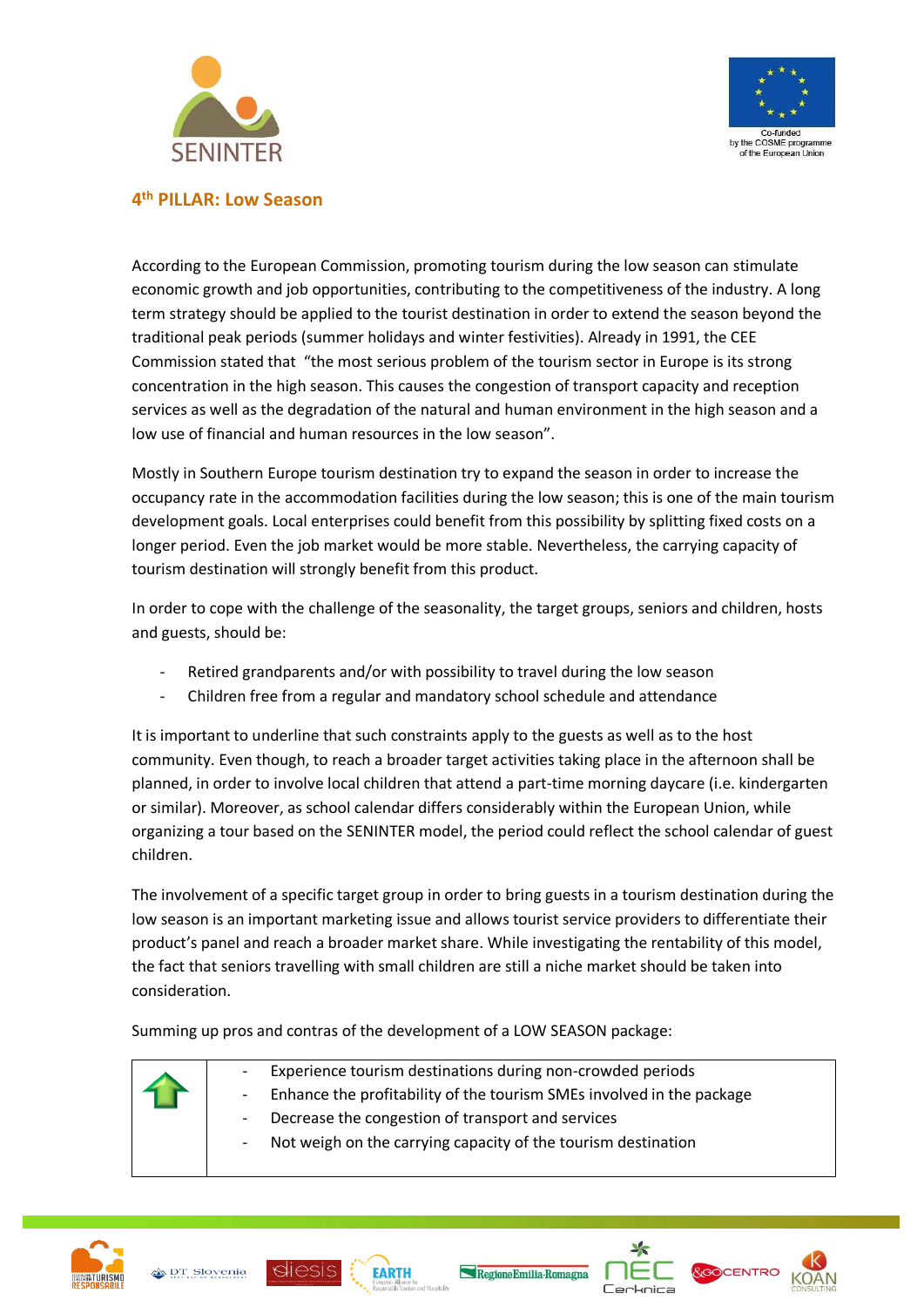



| Tourist attraction may have shorter opening times, due to the reduced tourism   |
|---------------------------------------------------------------------------------|
| flows                                                                           |
| Hotel special services, such as babysitting or baby club, may be available only |
| upon request                                                                    |
| No possibility to reach age group over 6 years old                              |

## **2) Practical description of the model**

Chapter 1 presents the values that withstand the SENINTER model, while chapter 2 is focused more on the practical aspects. The different elements presented in chapter 1 can be listed differently according to the market needs of each tour operator. Through this differentiation, tour operators and travel agents will have the possibility to promote different packages. On the other hand, the suggestions listed in chapter 2 are much more independent from the contents of the product itself and represent suggestions for a successful product.

## **Practical information**

The tourist operators willing to create a tour package based on the SENINTER model have to consider the following list of expenditures:

- Travel costs to/from and within the destination
- Accommodation and extra meals (i.e. show cooking)
- Sightseeing activities for seniors and children (guide, entrance)
- Interactive activities with the local communities (c/o seniors organizations)
- Workshops and ateliers for children only
- Tour leader, children's entertainer, interpreter, facilitator/moderator during the whole tour

All those elements are part of the package, except for the choice of the guidance during the tour that depends on the group composition.

Moreover, specific elements shall be taken into account as the tours are organized during the low season:

- guided tours might not be available in all languages,
- historical sites and attraction may have shorter opening times,
- seniors' organizations might be closed on Sundays,
- the calendar of children's organization may be in conflict because overwhelmed with activities in schools.











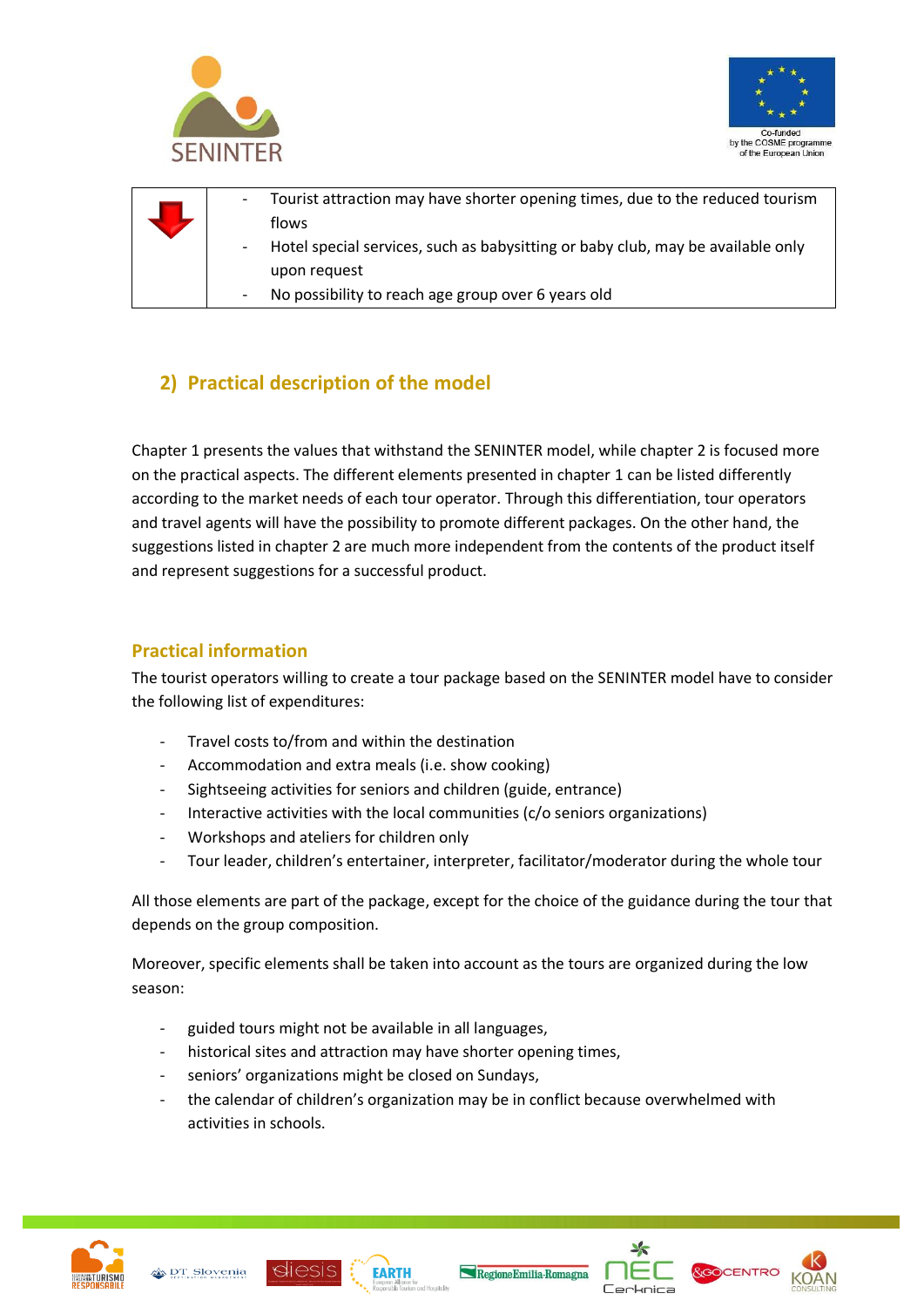



#### **Involvement of local community**

There are two different levels of involvement of the local community: while considering the logistic aspects, the involvement of local enterprises and organizations – both for children and seniors – is preferred. They are able to promote sightseeing and workshop activities at its best, while considering the characteristics of the particular target groups. The local seniors' and children's organization are a different kind of local actors as they influence mostly the cultural part of the tour package through the valorization of traditions and intangible cultural heritage.

#### Local tourist operators

- Accommodation: prefer local SMEs, \*\*\*hotels with B&B treatment and with children's menu. When possible, the hotel should correspond to the sustainability criteria such as, for instance, the possibility to offer local products in the restoration. Please note: check the availability of family services such as entertainment (baby club), proper playgrounds inside and outside the building.
- Sightseeing: as being transnational is a strength of this model, local visitors bureau shall be involved in the organization of a tailor-made product for this specific target group. The offer should include the opportunity to visit some relevant highlights of the territory in accordance with the slow tourism philosophy.

#### Local edutainment organizations

- Seniors' organization: seniors' organizations act through a territorial system (for example, involving the Italian social centers) or through an interests-based model (for example, involving the Third Age Universities). Both organizations are valid partners for the development of the tourism product, but activities organized within this framework may vary.
- Children's organizations: there is plenty of association dealing with children and nowadays services for preschooler are increasing. In accordance with the principle of sustainable and responsible tourism that undergo the whole product, the organizations shall be able to promote workshops or ateliers with a strong pedagogical commitment in transmitting this philosophy.

At the beginning of the development of the model, a strong effort in the communication and in raising awareness of the opportunities for local actors and local tourism and culture authorities shall be planned. The more structured the organization is, the more effort shall be paid in the planning of the activities. The activities that are organized according to the SENINTER model should reflect seniors' organizations' scopes and objectives and should not affect much their daily routine.











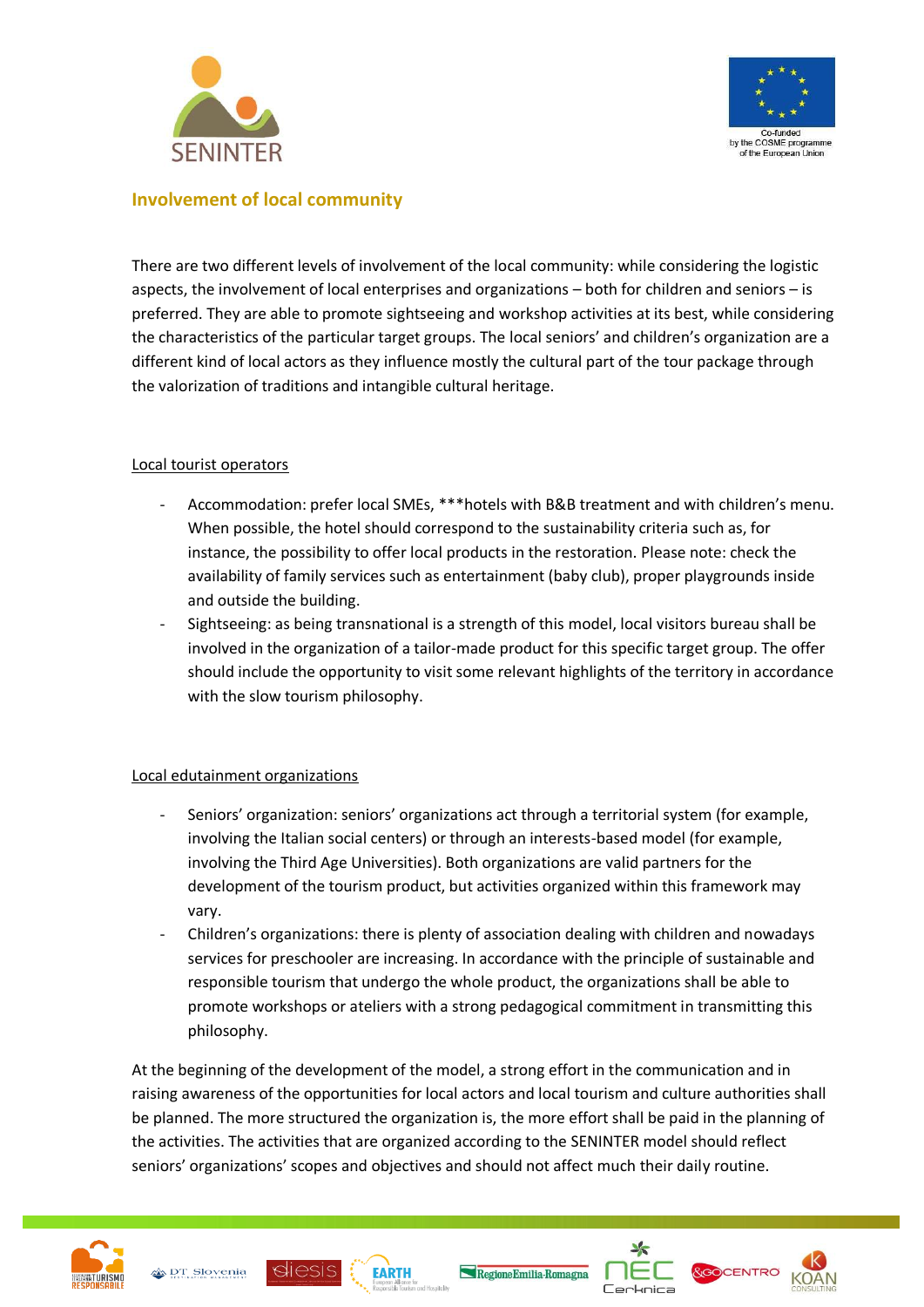



Due to the fact that the tourism product involves four target groups (foreign seniors, foreign children, local seniors and local children) a special effort shall be made by considering the opportunity of having one or more tour leader that will accompany the group and moderate the interactive activities. The facilitator plays, in fact, a very important role: he should favor the interaction between hosts and guests and should preferably have a deep knowledge of both cultures. An interpreter is necessary for those activities where more passive interaction is planned. On the guest side and depending on the age and number of children, could be necessary to have an entertainer for the younger guests.

In order to favor the better possible interaction among hosts and guests and having special consideration for seniors who must face also language barriers, the tour package should have a maximum number of participants which is up to 15 children and up to 30 adults, which means that each child is attended by both grandparents, whenever possible.

Furthermore, for a better interaction within the two groups, some special sightseeing tours and activities could also involve the group of local seniors and children, so to let them participate actively in the travel experience. In this case, a separate tourist offer shall be planned and sold separately and in accordance with the local seniors' organization.

## **Involvement of seniors**

Foreign seniors traveling abroad shall be informed in advance of the peculiarity of the SENINTER model and should be aware which activities are planned together or without children. Moreover, they should be informed the interaction with the local community is central and they should receive some information about the hosting community before traveling.

For instance, Third Age Universities could plan this tour together with the proposal of one or more seminars on the travel destination. Special focus, when possible, should be the local culture (cuisine, dance, customs, and traditions). Italian social centers, indeed, could schedule particular activities in order to raise the awareness of local knowledge among the hosting community (cooking or dance contests, revival of past traditions …).

## **Activities for the target group**

The SENINTER model is based on the involvement of two target groups. This means that two different needs and expectations shall be met. Some activities are made at the same time but in different locations, while others are experienced together. Generally speaking, the activities that involve the active participation and are feasible also for children can be planned jointly. On the other









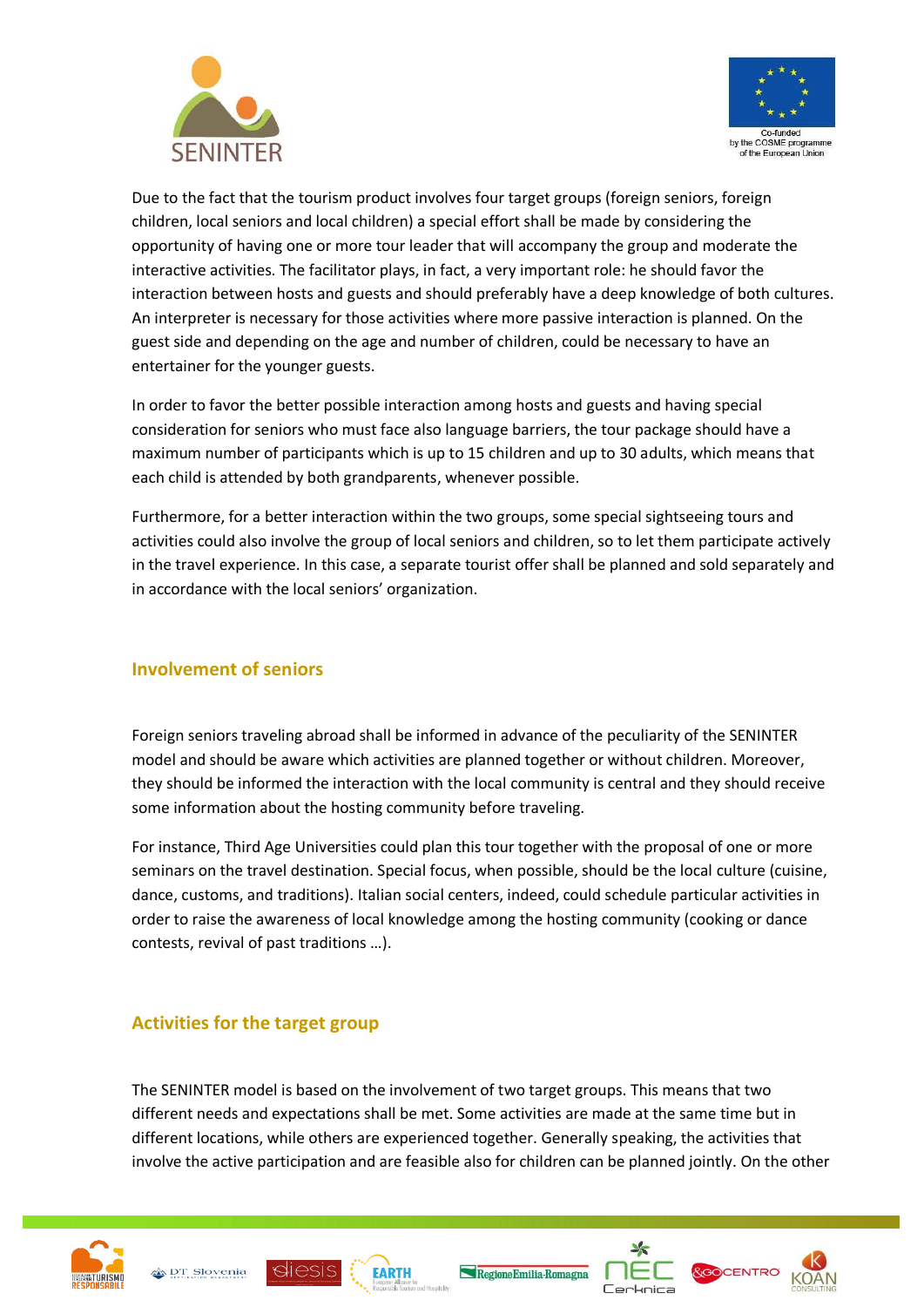



hand, cultural visits that do not foster a strong interaction can be only partially participated by children.

As the target group is composed by seniors and children together it is necessary to bear in mind that the time schedule should foresee no more than two organized activities per day and some free time. Adults and children have different rhythms for visiting and sightseeing activities rather than commercial organized tours.

#### Activities for seniors

In order for seniors to overcome language barriers, only specific kinds of activities can be planned in order to favor a better acquaintance with the host group. Examples of activities that may favor the knowledge transfer among hosts and guests and do not expect knowledge of foreign languages could be music and dance contests, show cooking and lunch/dinner together with the results of the class, handicrafts workshops, special games tournaments, and so on.

However, the tour is intended also as an important mean of knowing the most important attractions of the tourism destination. This means that also guided tours to the city centers and to the most relevant monuments shall be part of the package. If the participation of some seniors and children of the host community is supported, a good relationship with the guest can be established.

#### Activities for children

All children and particularly preschoolers have the ability to interact easily with each other without any kind of barrier or bias. Nevertheless, children in age 3-5years old shall be led into specific activities. This means that the product gains in appraisal if valuable associations/entertainers can involve children in workshops on the same topics their grandparents are dealing with. For instance, while seniors are visiting important Roman mosaics, children are creating their own artwork. In order to be coherent with the SENINTER model and respect the sustainable and responsible principles, the children's activities shall take into consideration historical, social and environmental issues.

Of course, organizing games has a great pedagogical potential and children should be allowed to have free time to play, but also be guided in games with their grandparents and the hosting community such, for example, a treasure hunt or similar "competitions".











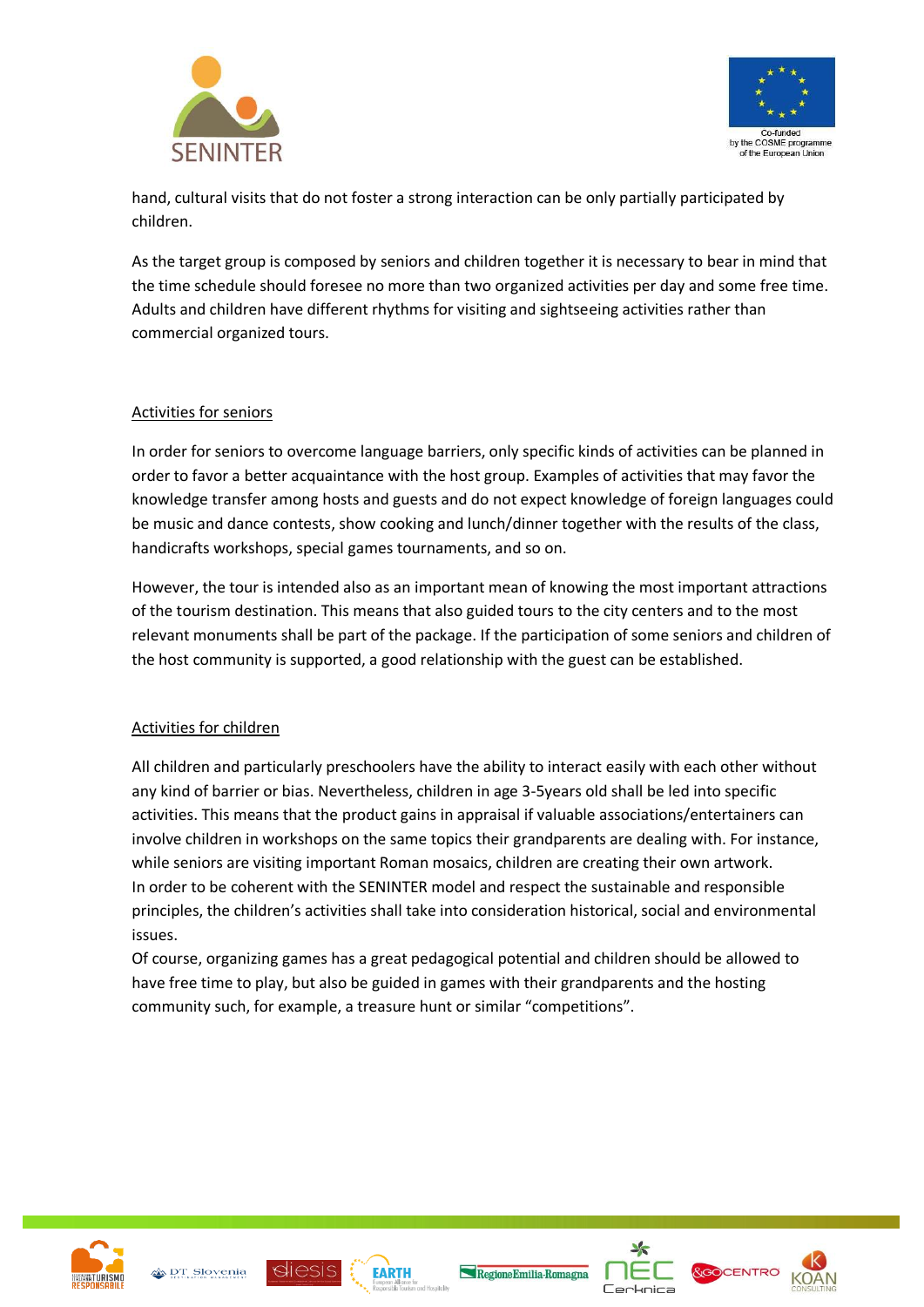



### **Specific requirements for tourist services**

Along with usual requirements, such as accessibility, family rooms, playground / playroom and dedicated menus, there are some other aspects that are specific for a product based on the SENINTER model.

1. The destination of a tour can include a territory and not only a city, but the transfer shall not last longer than 20 minutes, i.e. all attractions and activities shall be reached in a 20 kilometers range.

2. The accommodation should not be too far from the location of single activities, in order to be able to get back to the hotel and rest. Free time is fundamental for both seniors and children, even though optional activities can be offered.

3. Cultural sightseeing might be demanding for children staying with grandparents as the level of attention decreases easily and fast.

4. Depending on the regions involved in this package, consider two complete traveling days, one to reach the destination and one for the return.









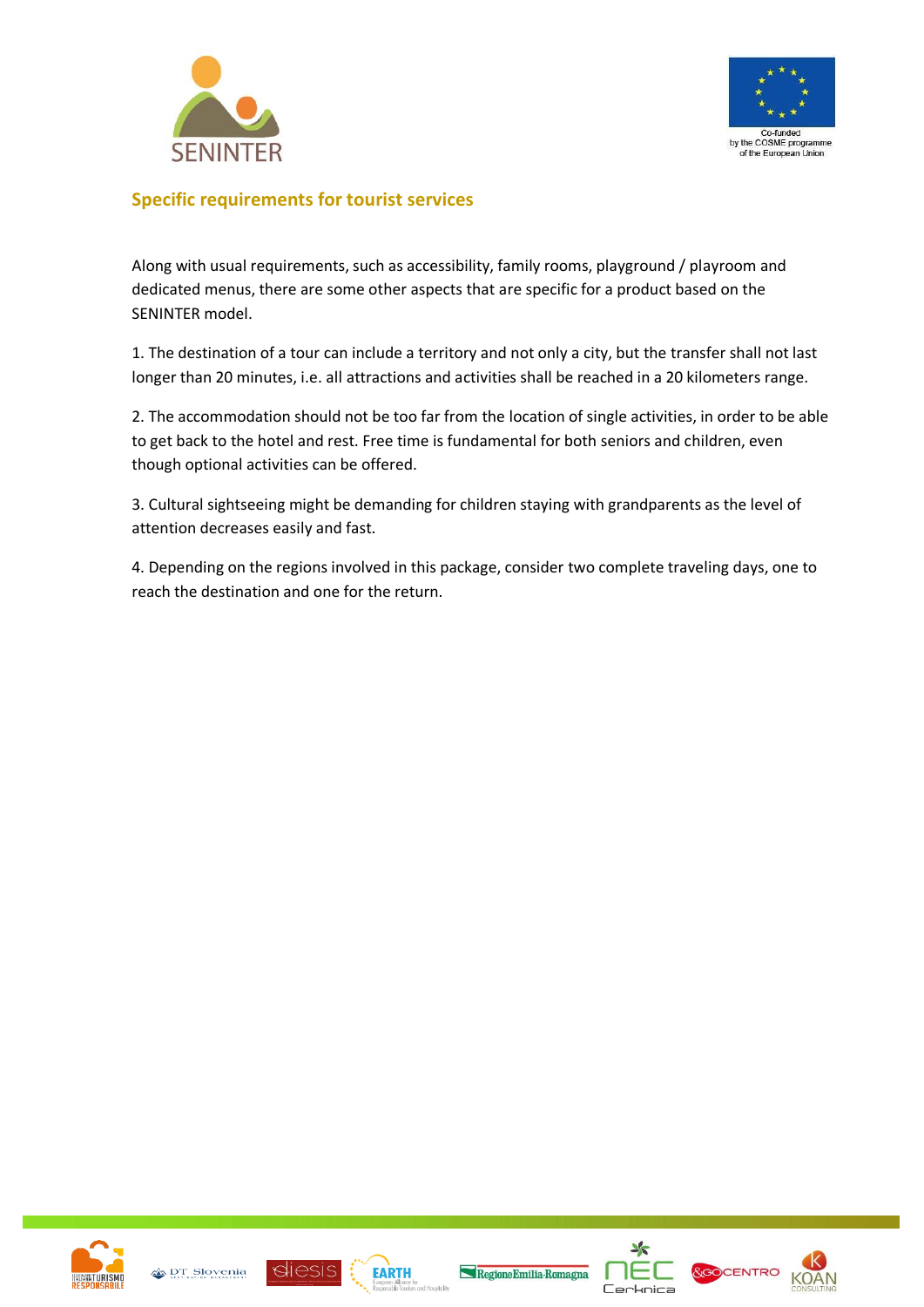



## **Useful tips for planning**

1. The main target of the SENINTER model is the guest children group: it is necessary to plan the tours and the activities according to a slow schedule that encounters children's needs to play, rest and recover. Plan time to rest after lunch and free time after the workshops/visits.

2. A strength of the SENITER model is the fulfilment of seniors' expectations in spending time with their grandchildren. Free time during the trip could favor this opportunity.

3. As the model is based on the interaction within the two target groups, a special attention shall be paid while choosing activities which favor the dialog and the interaction with each other. This is particularly true for elderly people whereas children have fewer barriers.

4. Promoting a sort of routine in the tour program may favor the relationships among seniors. In this case, the program could be turned easily into a twinning, with a greater benefit for both tourist operators and tourist groups.

5. Facilitators and translators play a crucial role in order to favor a better and more genuine interaction among the seniors. A translator will be necessary during sightseeing, but also during activities such as "story telling", where a mutual understanding is needed.

6. Local senior's organization develop trust in the SENINTER model through the repetition of the visits by different groups of grandparents and grandchildren.

7. The tour should not exceed 6 days, where day 1 and day 6 are planned for travelling to/from the destination.











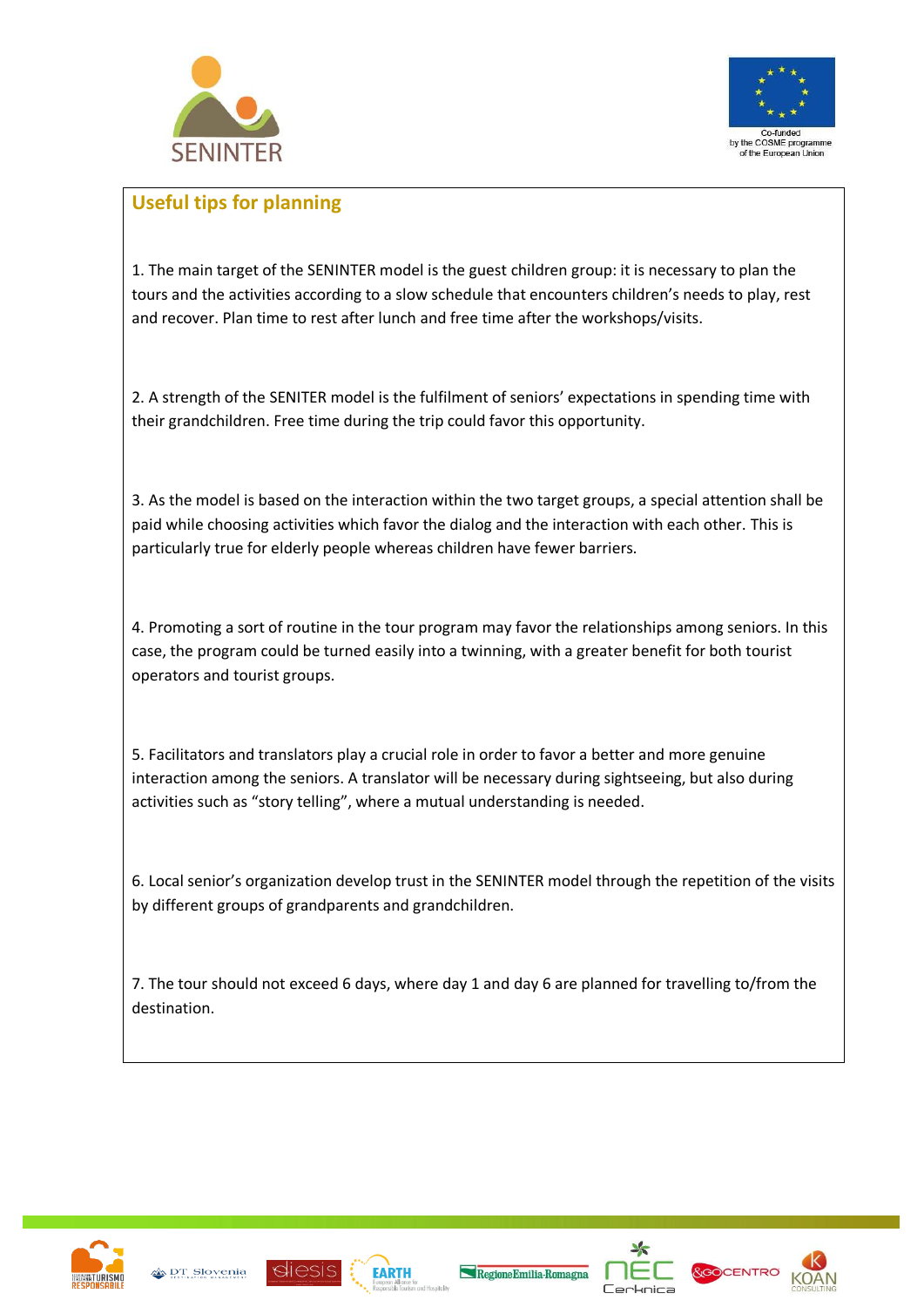



## **The FIRST EXPERINCE :**

#### **SENINTER RIMINI TOUR**

*Rimini – Emilia Romagna Region*

#### **DAY 1**

Arrival in the afternoon in the location or surroundings – welcome drink – dinner and overnight at the hotel.

#### **DAY 2**

Breakfast at the hotel

Departure from the hotel with a little train to the **historical city center of Rimini** (weather permitting – otherwise by bus ) going through Rimini's Borgo San Giuliano, a charming neighborhood of small cobbled streets still conserving the colors and the atmospheres with its fishermen's houses which were repeatedly celebrated by the popular director from Rimini, Federico Fellini, in his films and still cherishes impressive murals depicting scenes from ordinary life – and the historical monuments of the town such as Tiberius Bridge – the Roman bridge, Augustus arch , the Cathedral.

Lunch at the hotel

#### **15.00 p.m.** Departure to the **"Viserba 2000" in Viserba, Social Center in Rimini north**

**15.30 p.m**.: foreign grandparents and children together with Italian grandparents and children will be welcomed by the local community. Foreign and Italian grandparents will start their stories telling about their own childhood and different experiences – a vital emotional involvement for both generations and positive relationship. Entertainment activity for children and at the end an afternoon snack all together.

Dinner and overnight at the hotel.

**DAY 3**

Breakfast at the hotel

Free time or optional: in the morning you can visit the Republic of San Marino – the smallest republic of the world. Since 2008 [the historical center of San Marino and Mount Titano](http://it.wikipedia.org/wiki/Citt%C3%A0_di_San_Marino) have been included in [UNESCO](http://www.unesco.it/cni/) 'S World Heritage Sites. It is the oldest Republic of Europe and it is also the state that in proportion with its inhabitants welcomes the biggest number of visitors attracted by its historical center with its many shops, ancient squares, palaces, museums, churches and middle aged stone houses. On the top of Mount Titano there are three towers linked by walls and walkways and from here you can enjoy a splendid view.

Lunch at the hotel











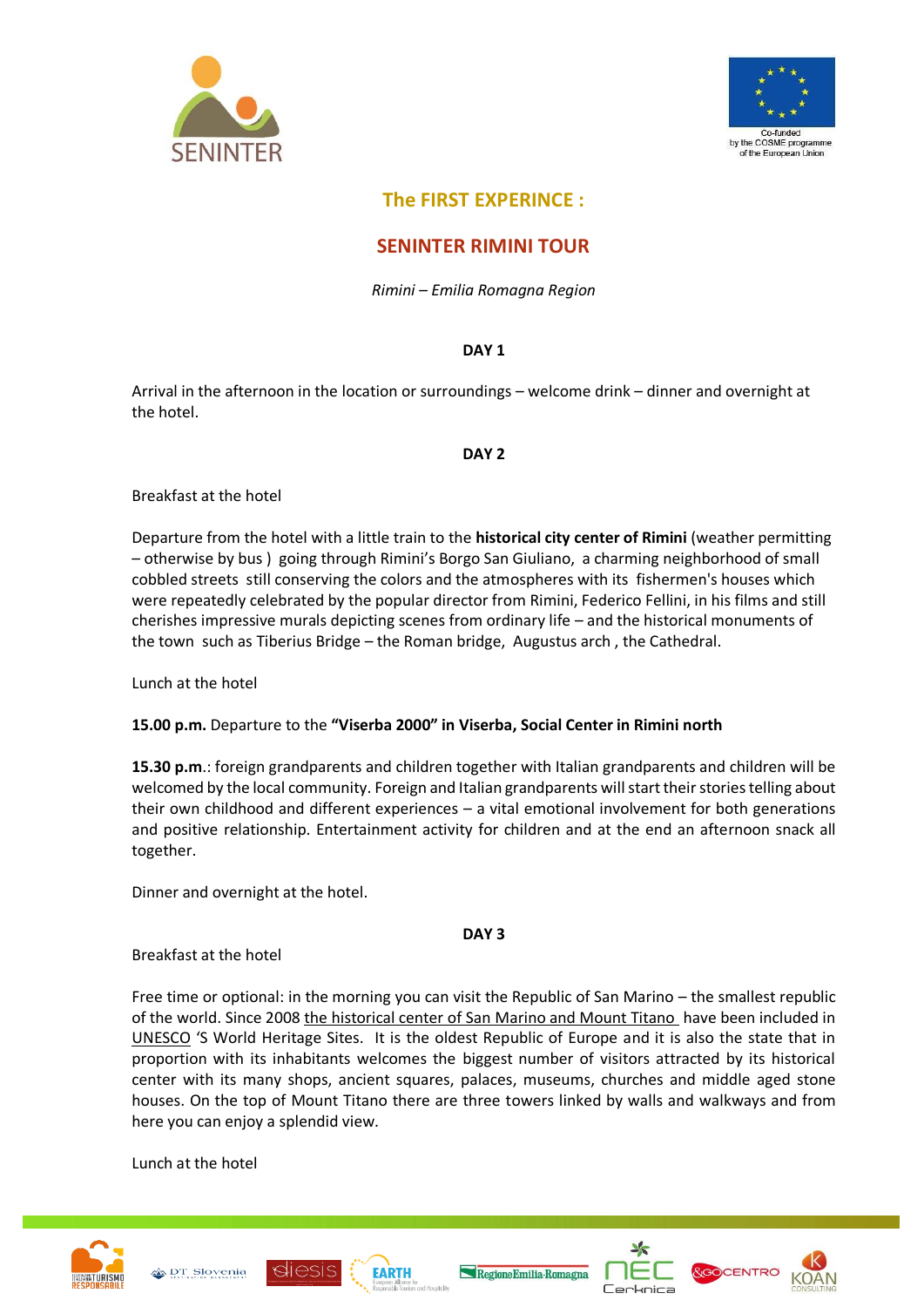



**15.00 p.m.** meeting at Domus del Chirurgo : **Roman monuments and " domus del chirurgo**": a little Pompei just in the heart of Rimini's old town and **Rimini museum for seniors and Laboratory for the children** : **Orfeo's book** – children visit the archeological section of the Museum and through preprinted sheets they colour and build their book inspired to Orfeo's fairy tales. End of works about 17.00 p.m. One hour free time and then departure by train to the hotel

Dinner and overnight at the hotel.

**DAY 4** 

Breakfast at the hotel

**08.00 a.m**. departure from the hotel for the visit to the International **Museum of the Ceramics in Faenza Laboratory for the children**: Land surprises "– short introduction of the ceramics and linked playing, experience of pure manipulation of the clays using the basic techniques of the ceramic art. End of works at 12.00 a.m.

Lunch at the hotel – In the afternoon free time

Dinner and overnight at the hotel.

**At 20.30 p.m.** Special dancing evening for seniors and children in a social center in Rimini " I Sempre Giovani " – with local orchestra and show of local mini-dancers**.**

**DAY 5** 

Breakfast at the hotel

**8.30 a.m**. Departure to **Santarcangelo** – at 09.00 a.m. meeting at **"A. Franchini" social center:** show cooking of local specialties - at 10.00 a.m. visit of the typical middle aged village, its Grottos and "Stamperia Marchi" (old cloth printing workshop)

**12.00 a.m. Lunch at the social Center (tasting of type of pasta as per show cooking).**

**Free time** 

**16.30** p.m. departure to the **Natural park of Cervia**.

**17.00** p.m. **Activity: " in the old farmhouse** " : children go inside the paddocks and the nursey where through funny stories they discover what the animals eat , how they live and meet the newborn ones.

Dinner and overnight at the hotel.

**DAY 6**

**Breakfast** + packed lunch and departure











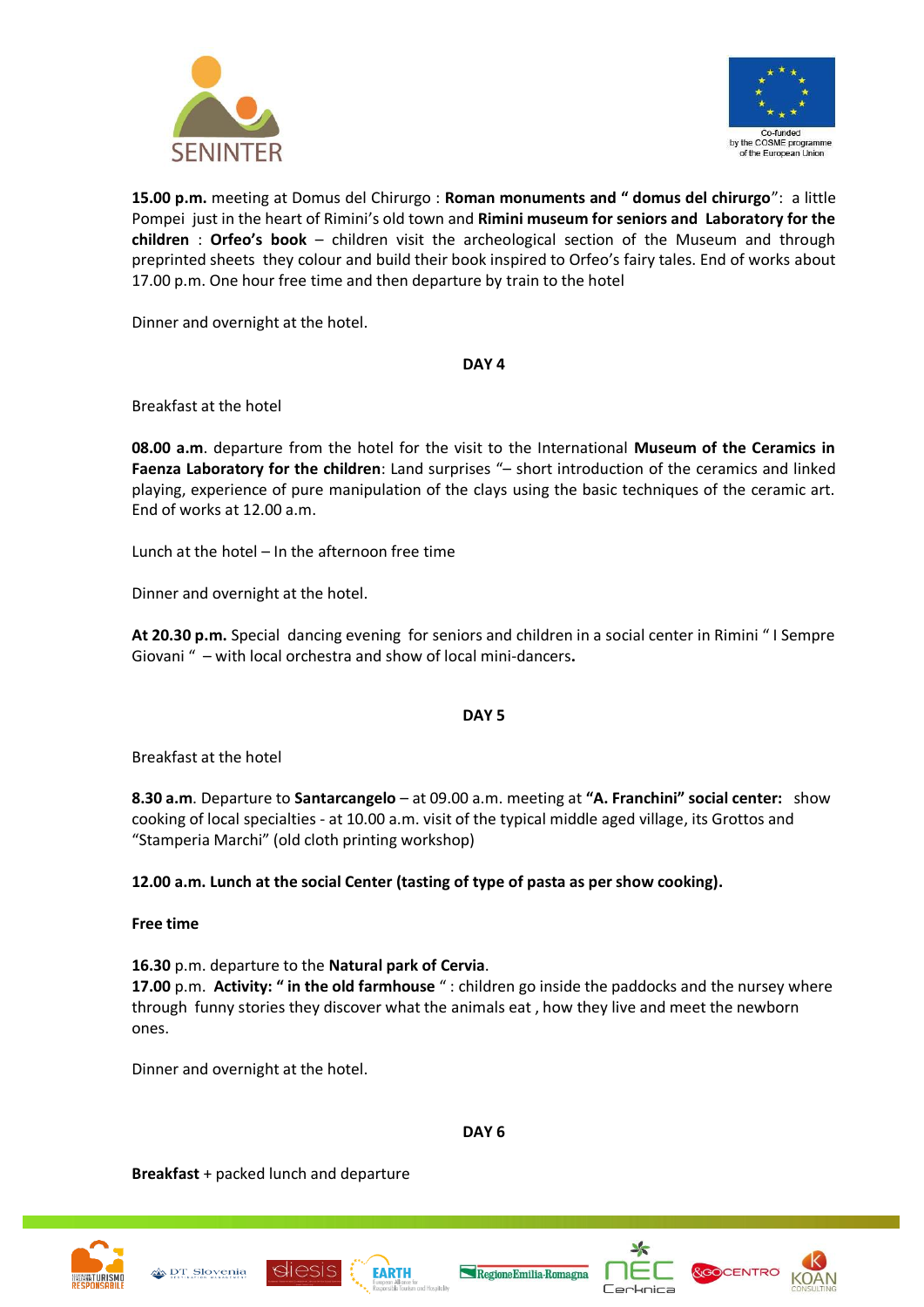



**Accommodation**: in Hotel \*\*\* in Rimini or surroundings

Nice family owned Hotel placed in front of the sea –Living room, restaurant, bar, lift. Play room for children comfortable rooms with box shower/wc, TV, hair dryer-Buffet breakfast – choice of menu with drinks at meals included - special menu for children. Welcome drink and staying tax.

#### **Services included:**

- N° 4 Full boards and 1 half board with drinks at meals included
- Activity at the Social Center Viserba 2000
- Excursion by train to Rimini city center
- Visit of the Domus del Chirurgo and laboratory for children
- Visit of the Museum of the Ceramics in Faenza and Laboratory for children
- Dancing evening at Social center I sempre Giovani with local orchestra and show of dancers
- Show cooking at Social Center Franchini in Santarcangelo
- Visit of the grottos and stamperia Marchi
- Lunch at Social Center Franchini in Santarcangelo (tasting of type of pasta as per show cooking)
- **-** Visit of Natural Park of Cervia and activity in the old farmhouse
- Facilitator and translator











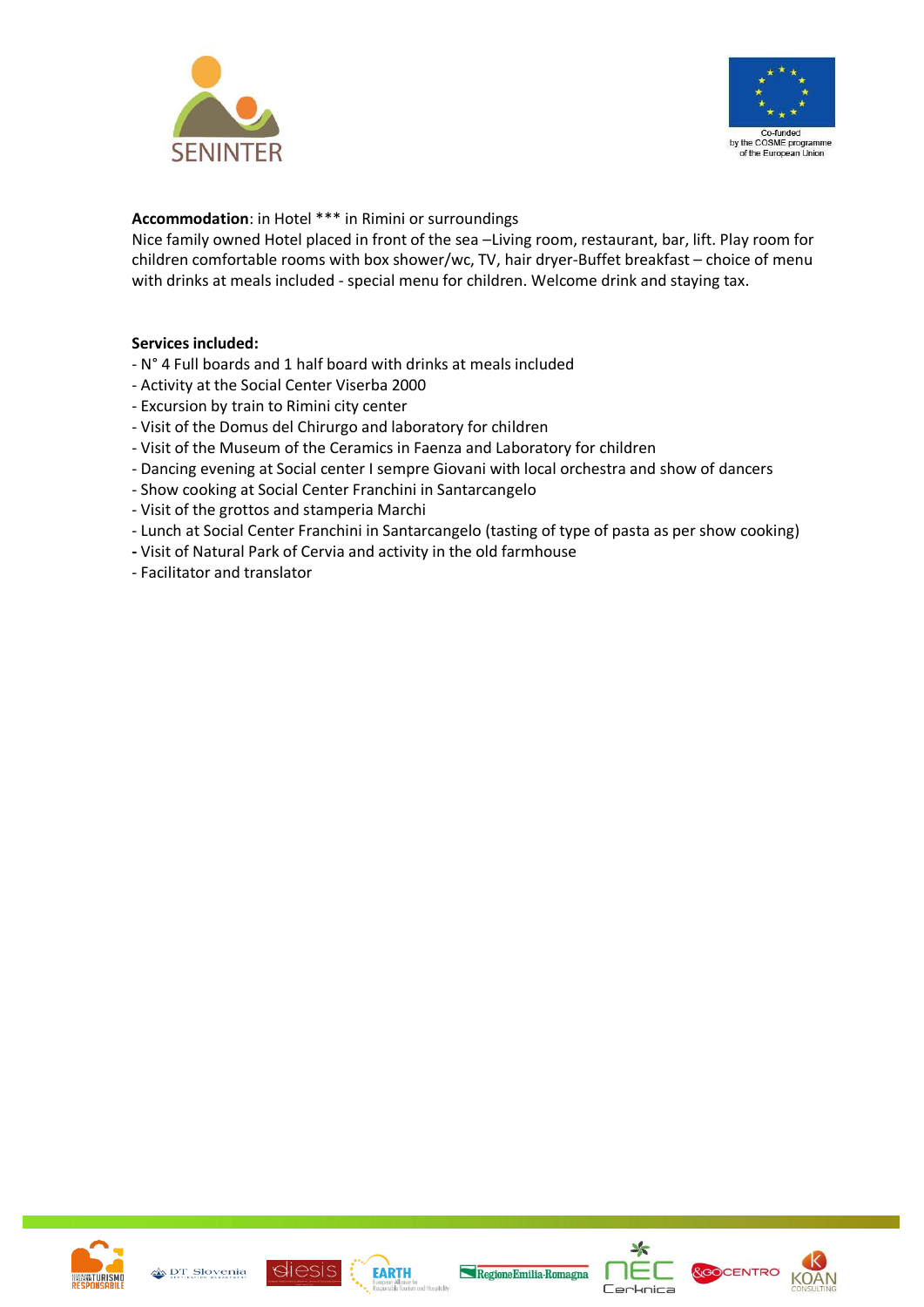



| <b>SENINTER RIMINI TOUR</b> |                                                                                                                                                             |                                                                                                              |                                                                                                               |                                                                                                                                                |                                     |  |
|-----------------------------|-------------------------------------------------------------------------------------------------------------------------------------------------------------|--------------------------------------------------------------------------------------------------------------|---------------------------------------------------------------------------------------------------------------|------------------------------------------------------------------------------------------------------------------------------------------------|-------------------------------------|--|
| DAY <sub>1</sub>            | DAY <sub>2</sub>                                                                                                                                            | DAY <sub>3</sub>                                                                                             | DAY <sub>4</sub>                                                                                              | DAY <sub>5</sub>                                                                                                                               | DAY <sub>6</sub>                    |  |
| <b>Arrivals</b>             | <b>Optional Visit to Rimini city</b><br>center going through Rimini's<br>Borgo San Giuliano, a<br>charming neighborhood of<br>small cobbled streets.        | <b>Optional Visit to San Marino</b><br>city center. <b>UNESCO</b> 'S World<br><b>Heritage Sites</b>          | Visit to Faenza International<br>Museum of the Ceramics and<br>Laboratory for the children:<br>Land surprises | Santarcangelo meeting at "A.<br>Franchini" social center visit<br>of the typical middle aged<br>village, its Grottos and "<br>Stamperia Marchi |                                     |  |
|                             | Lunch                                                                                                                                                       | Lunch                                                                                                        | Lunch                                                                                                         | Lunch at the social Center<br>(tasting of type of pasta as per<br>show cooking)                                                                | <b>Departures</b><br>with lunch box |  |
|                             | Meeting in Viserba 2000<br>Social Center. Foreign and<br>Italian grandparents telling<br>stories about their own<br>childhood and different<br>experiences. | The visit of the Domus of<br>Chirurgo museum for seniors<br>and Laboratory for the<br>children: Orfeo's book | Free time                                                                                                     | Optional visit to Natural park<br>of Cervia. Activity for children<br>in the old farmhouse.                                                    |                                     |  |
| <b>Dinner</b>               | <b>Dinner</b>                                                                                                                                               | Dinner                                                                                                       | Dinner                                                                                                        | Dinner                                                                                                                                         |                                     |  |
|                             |                                                                                                                                                             |                                                                                                              | I Sempre Giovani Social<br>Center - Special dancing<br>evening                                                |                                                                                                                                                |                                     |  |

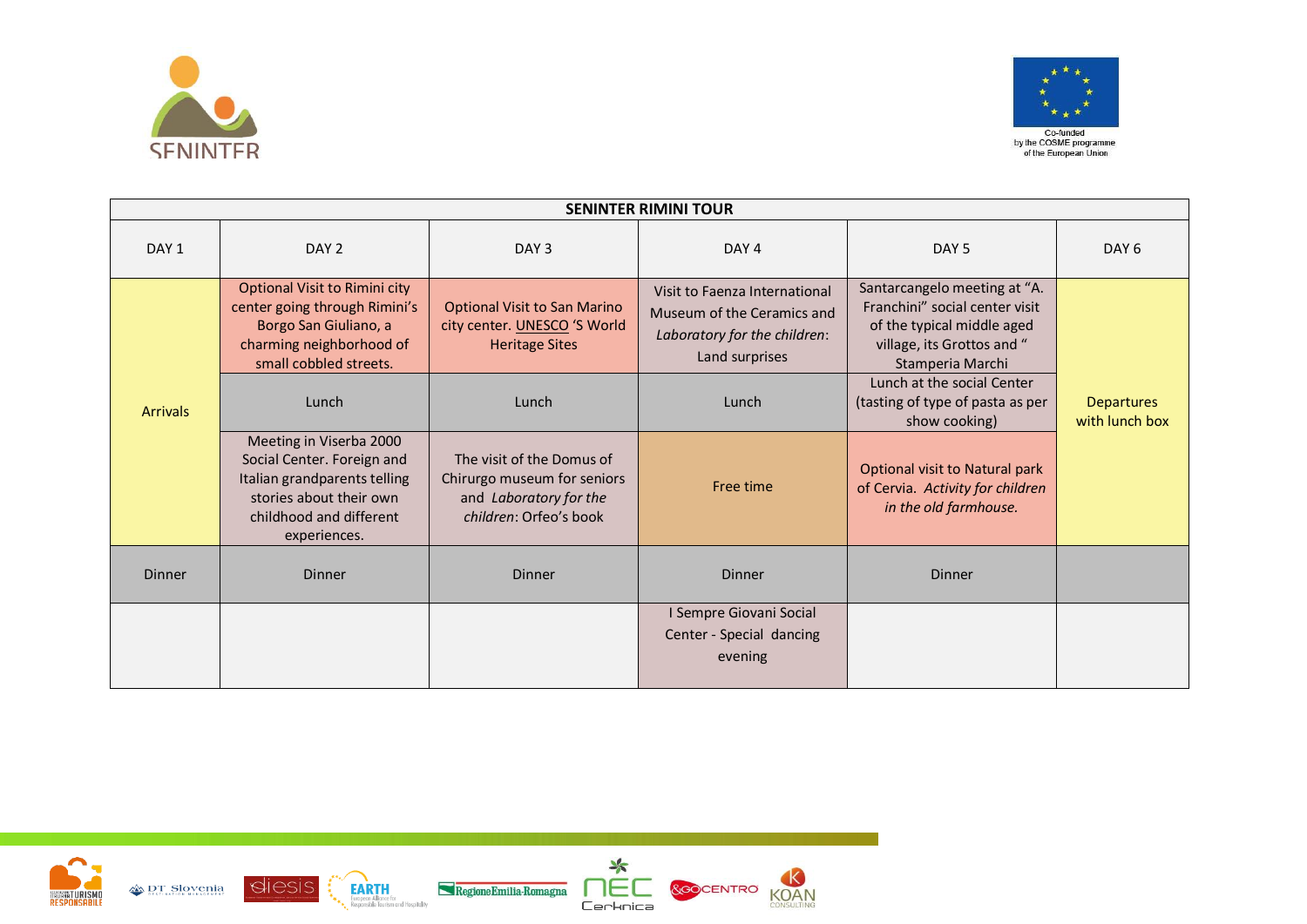



#### **ANNEX:**

This product was realized and tested by a group of 21 grandparents travelling from Slovenia with their 15 grandchildren. The participants were hosted for 5 days in Rimini, Emilia Romagna Region. Before the departure, the group was informed about their important role and the necessity to be specific and clear in the evaluation phase. Questionnaires gave insight into the understanding of the Slovenian tourist (grandchildren and seniors), the product itself, the pilot group purchase and leisure profile, and actors. Based on the questionnaires results, further corrective actions and recommendation have been set.

In accordance with the questionnaires<sup>1</sup> realized during the first pilot trip, here some advices to *take in consideration.*

*TRANSPORTATION arrangement need to be organized considering the seniors and children needs. If by bus make sure to have enough stops during the trip but also plan activities to occupy the travel time.*

*ACCOMODATION consider a hotel that in the travelling season offers a playground. There could be some difficulties in finding hotel with mini-club to give spare time for grandparents in some dates during the low season. But if it will be required upon payment they can forward it. Water heater in the room – to accommodate grandparents' and kids' needs.*

*MEALS a cold – hot buffet for kids with more fresh fruits and vegetables and adapted to the diet needs of older people is suitable.*

*GUIDES and FACILITATORS prepare a brief for them about the target group (language, age of kids etc.) and expectations. Find guides and facilitators that understand the needs of the specific target groups and consider their native language.*

*ACTIVITIES take into account the time the grandchildren need (rest after lunch, biorhythm), maybe plan short activities because of the kids or suitable babysitting/ parallel activities for kids. Organize more activities for kids outside (park, beach). Also try to include interactive (doing with hands) workshops about regional cuisine and cultural heritage.*

*RESPONSIBLE TOURISM AND SOLIDARITY VALUES brief to the travellers on the first day about the characteristics of the product and the link with responsible and sustainable values.* 

#### *BUT ALSO:*

- *• Kindergarten (occasionally) as an additional service*
- *• Give some time after lunch*
- *• Plan some free time after the activities*

<sup>1</sup> WP2 – Deliverable 2.3 Surveys analysis



1









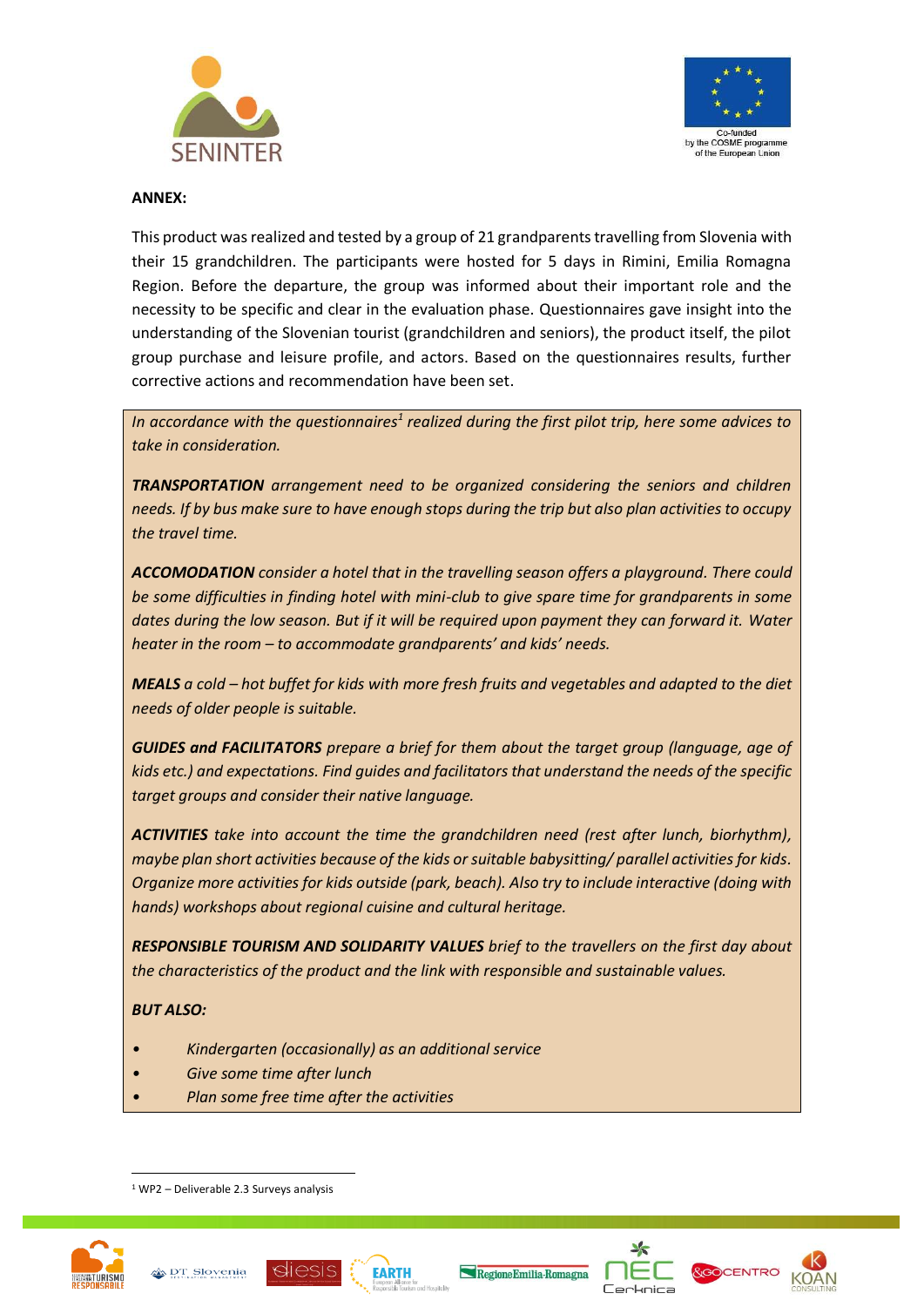



#### Purchase and travel habits:

In general most of the participants would pay 451-550 EUR per person for the trip (43%) or 350- 450 EUR per person (30%). There are 78% of grandparents who would travel with a grandchild and spend between 451-550 EUR. However, between couples, 36% are willing to pay a lower price and 29% a higher price.

On average, participants would pay **556, 52 EUR** per person, which is a bit more than the usual spending of the participants. Individual grandparents would usually dedicate 100 EUR less for the trip and the couples would usually spend 42, 86 EUR more. The average spending is higher at individual travelers than couples.

## TO HAVE MORE INFORMATION ABOUT THE OPPORTUNITY TO REPLICATE THE **MODEL IN YOUR OWN CITY PLEASE CONTACT:**

| <b>ORGANISATION</b>          | <b>COUNTRY</b>  | <b>EMAIL</b>                                   |
|------------------------------|-----------------|------------------------------------------------|
| <b>DIESIS COOP</b>           | <b>BELGIUM</b>  | diesis@diesis.coop                             |
| DT SLOVENIA                  | <b>SLOVENIA</b> | info@dt-slovenia.com                           |
| <b>NEC, CERKNICA</b>         | <b>SLOVENIA</b> | info@nec-cerknica.si                           |
| <b>EGOCENTRO</b>             | <b>ITALY</b>    | eventi@firmatour.it                            |
| <b>EMILIA ROMAGNA REGION</b> | <b>ITALY</b>    | emiliaromagnaturismo@regione.emilia-romagna.it |
| <b>AITR</b>                  | <b>ITALY</b>    | info@aitr.org                                  |
| <b>KOAN CONSULTING</b>       | <b>SPAIN</b>    | info@koanconsulting.com                        |